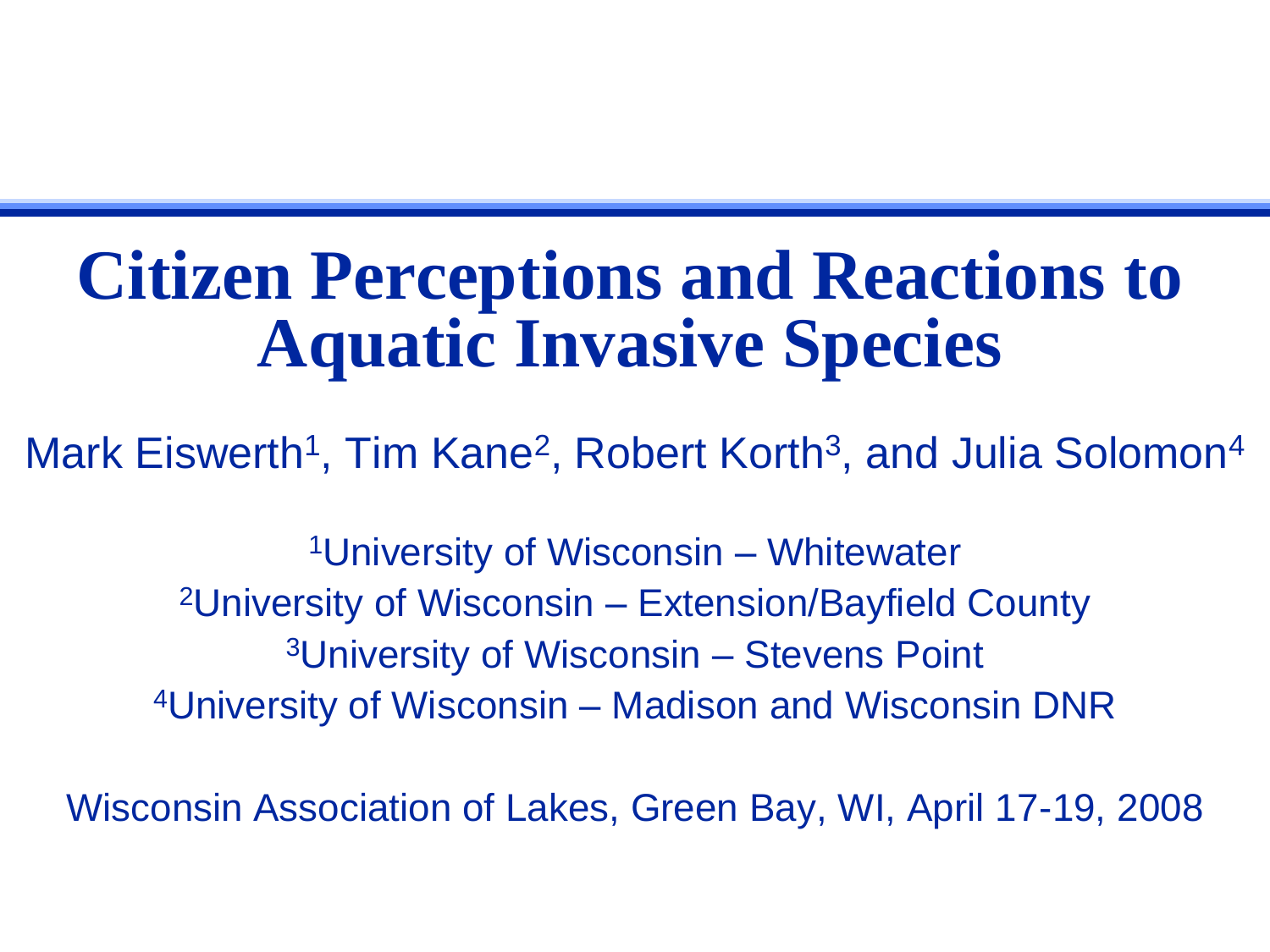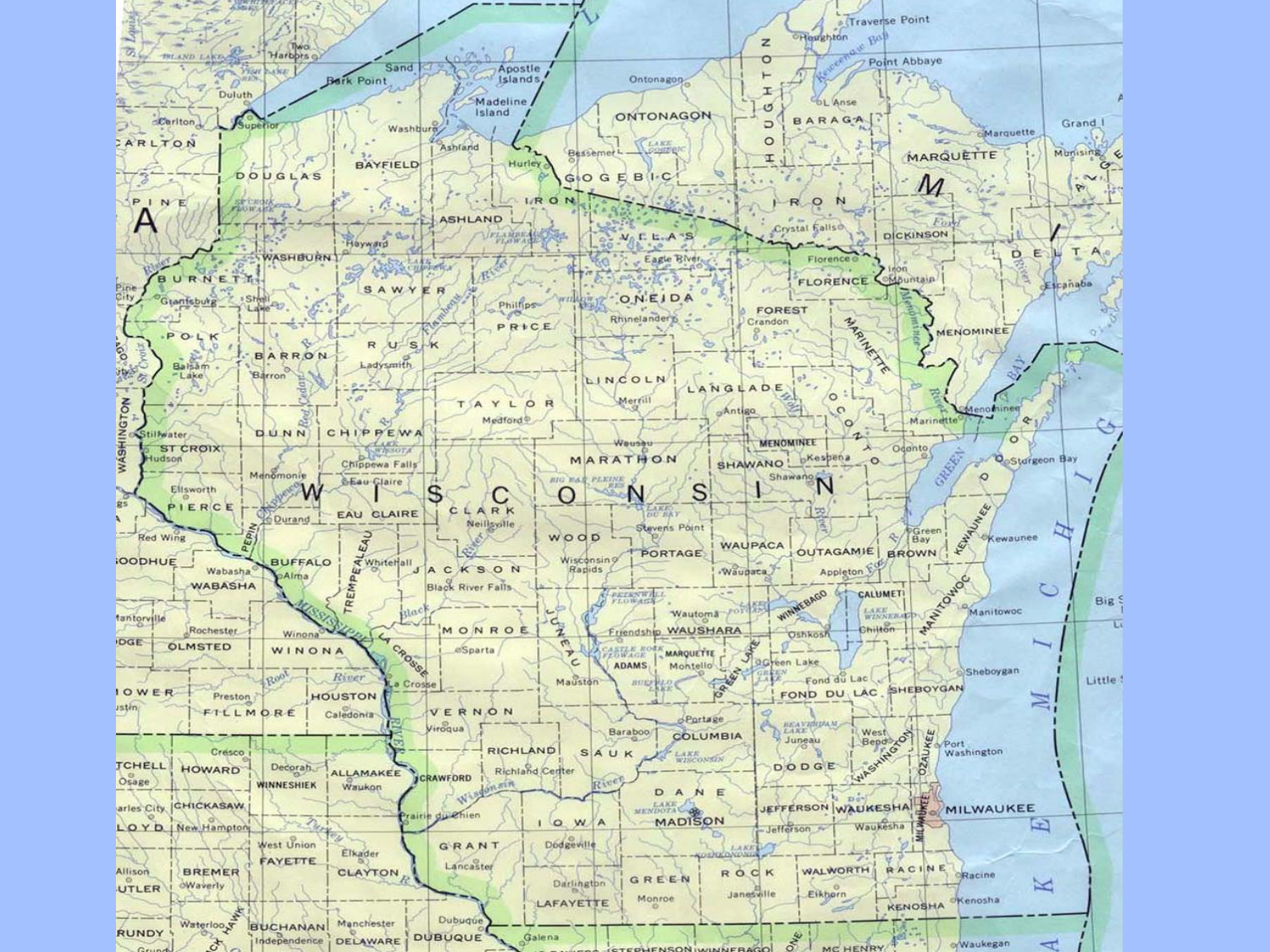# **Lakes of Interest in this Study**

- Lakes in the Bayfield County Towns of Iron River and Delta
- Includes Pike Lake Chain of Lakes



**"Poison Ivy Island – Lake Millicent" by Sally Witz**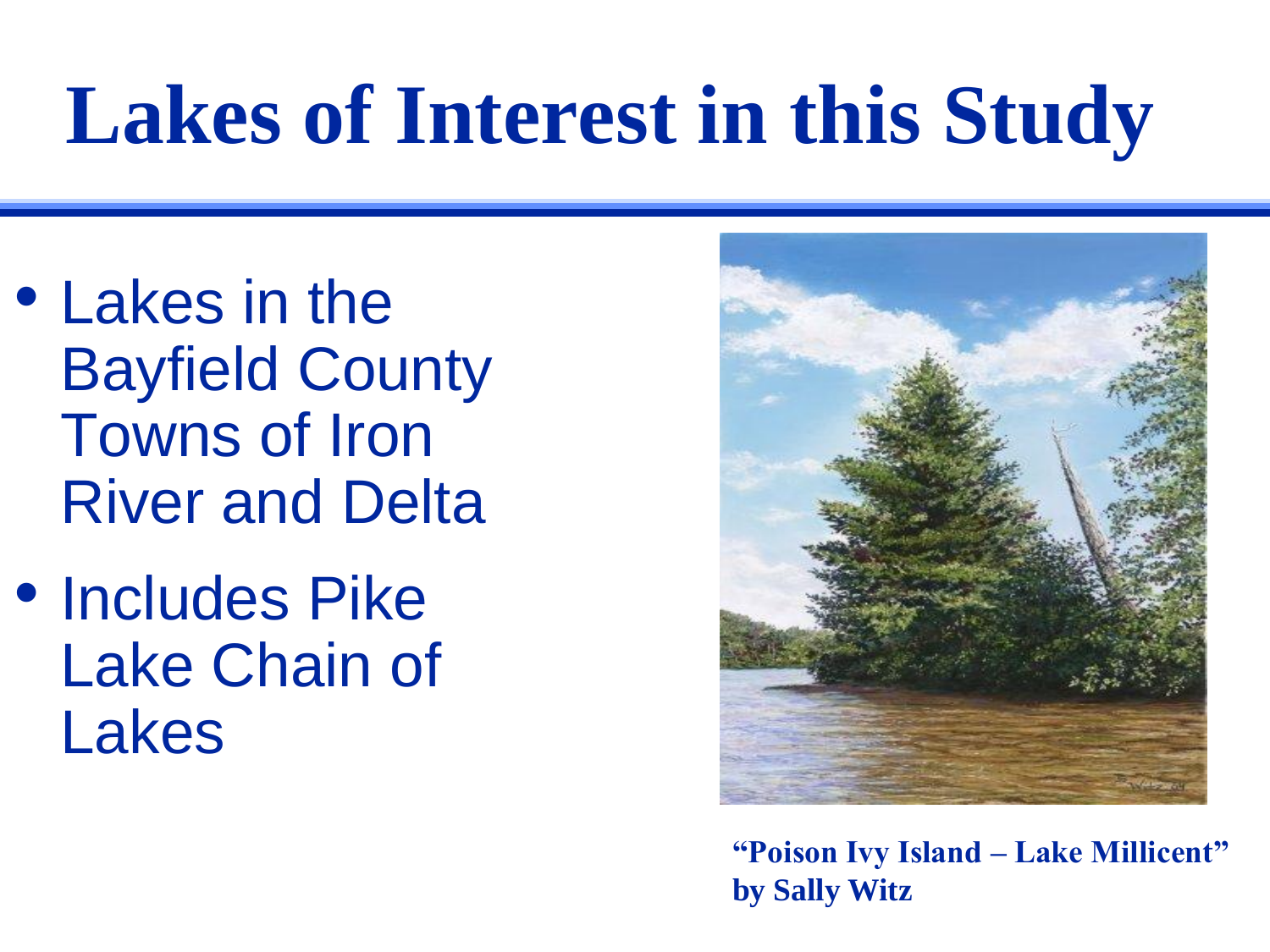# **How Did We Obtain Data for the Study?**

- We conducted a mail-out survey of property owners in the towns of Iron River and Delta
- Surveys were mailed to all residential property owners
- A total of 1,451 surveys were mailed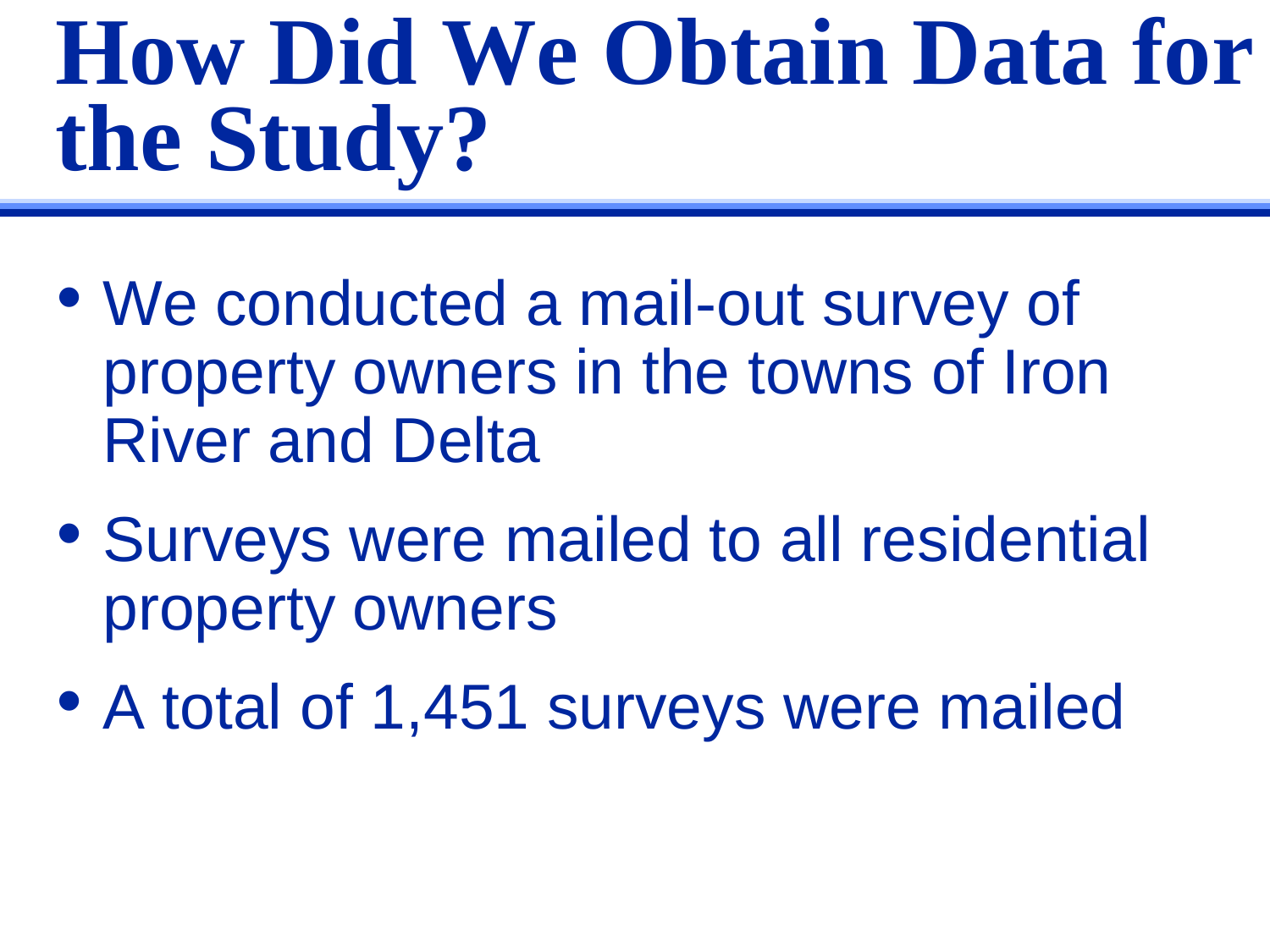### **The Property Owner Survey: Content**

- What are various characteristics of property owners?
- What are their history and experiences with property in the Town of Iron River or Delta?
- What are their history and experiences with lakes outside of this area?
- What are property owners' attitudes and opinions on various lake issues and potential threats to lake quality?
- What is the level of awareness of aquatic invasive species?
- How would property owners change their lifestyle if the state of infestation of aquatic invasive species were to change?
- How much money does the typical property owner spend in the area?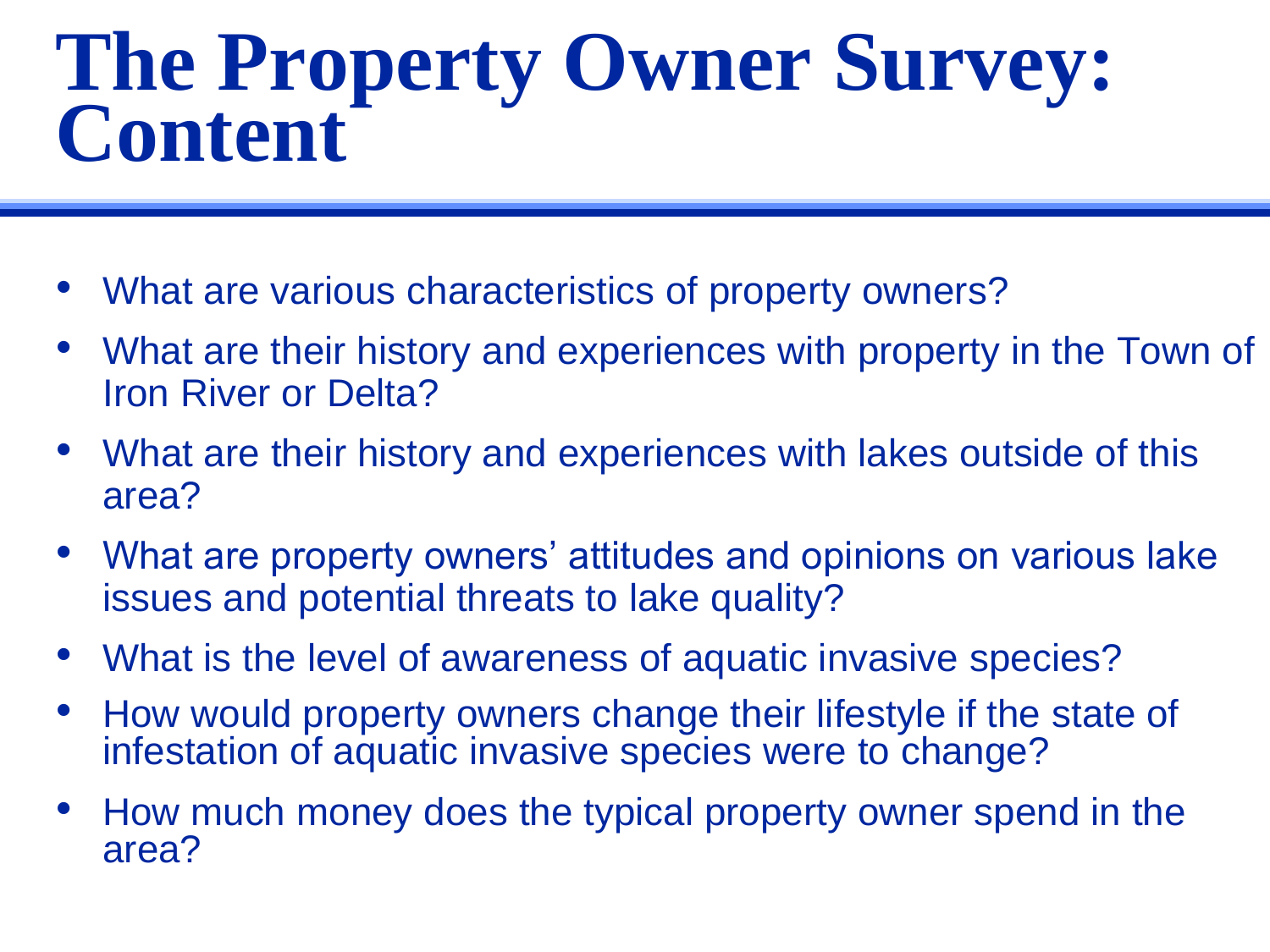### **The Property Owner Survey: Response Rate**

- Surveys were mailed to all 1,451 property owners
- 49 undeliverables (returned with no forwarding address)
- 666 surveys were completed and returned to the team
- $666/(1451-49) = 48\%$  response rate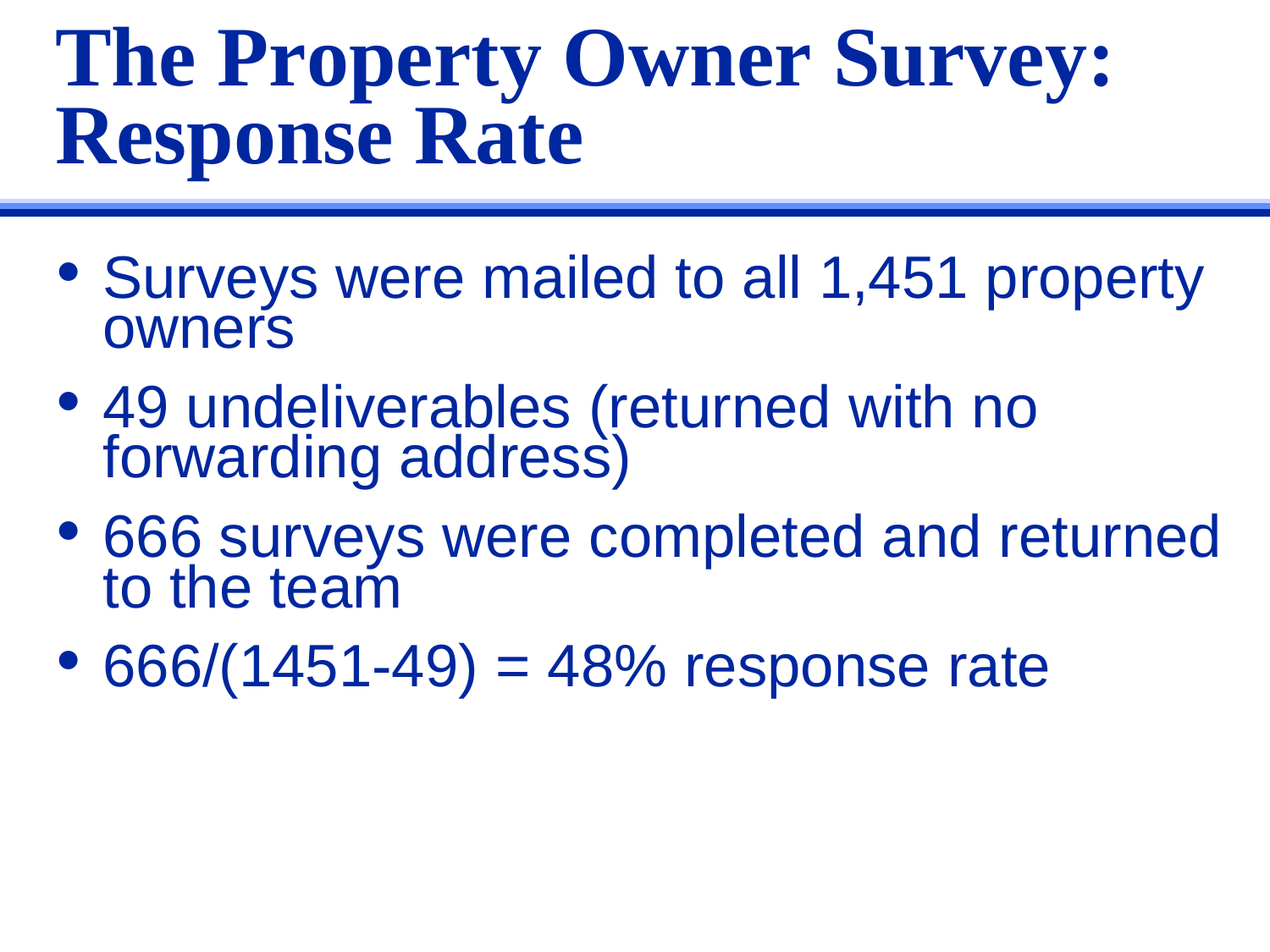# **How Many are Year-round Residents?**

| <b>Occupancy Category</b>   | <b>Owns</b><br><b>Waterfront</b><br><b>Property</b> | <b>Does Not</b><br><b>Own</b><br><b>Waterfront</b><br><b>Property</b> | Total       |
|-----------------------------|-----------------------------------------------------|-----------------------------------------------------------------------|-------------|
| <b>Year-round residents</b> | 130 (29.2%)                                         | 87 (49.4%)                                                            | 217 (34.9%) |
| Not year-round residents    | 315 (70.8%)                                         | 89 (50.6%)                                                            | 404 (65.1%) |
| <b>Total</b>                | 445 (100%)                                          | 176 (100%)                                                            | 621 (100%)  |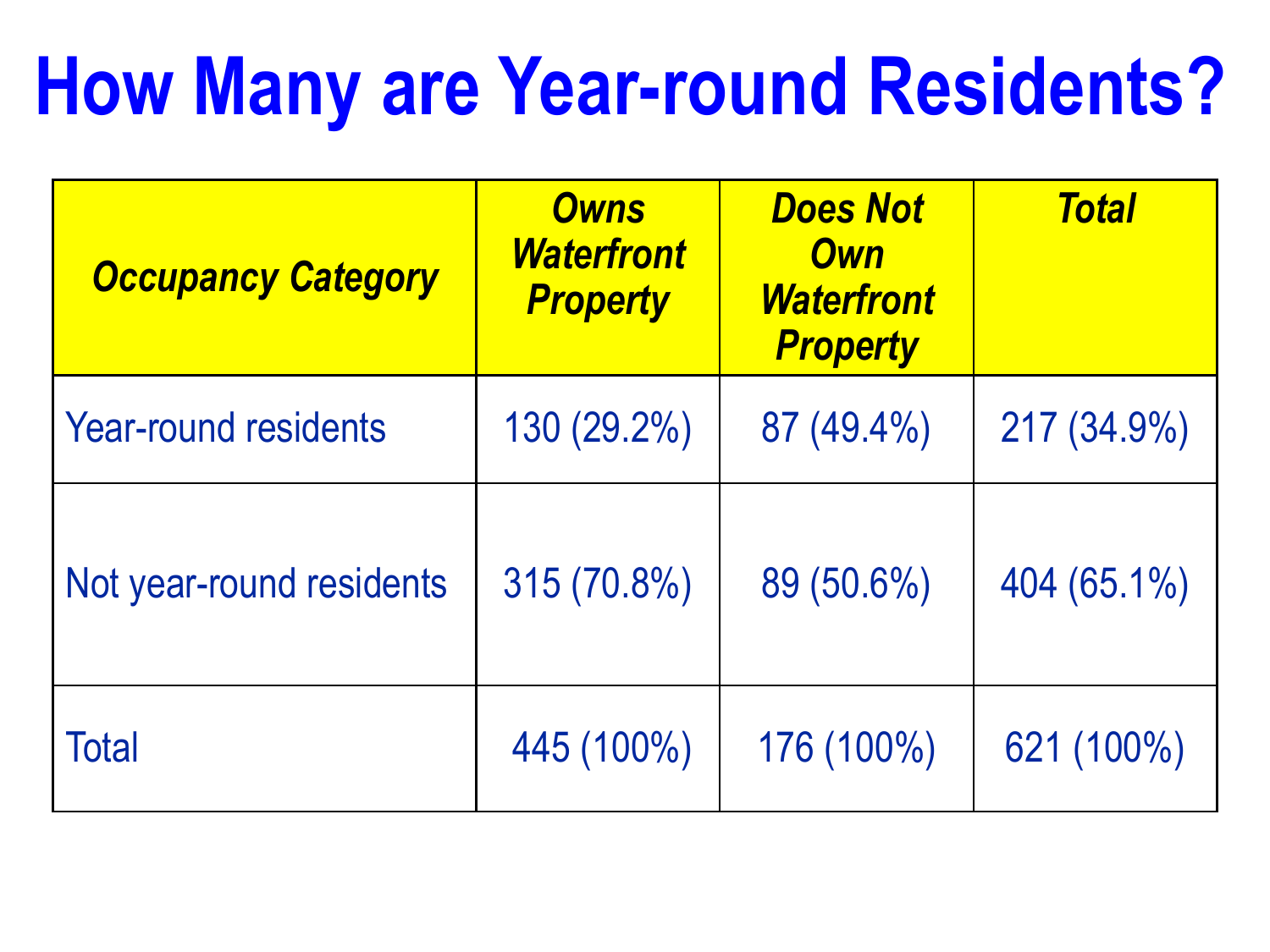# **What is the Average Number of Days "In Residence"?**

• The average number of days the property is utilized by respondent's family: 195 days per year (53% of year)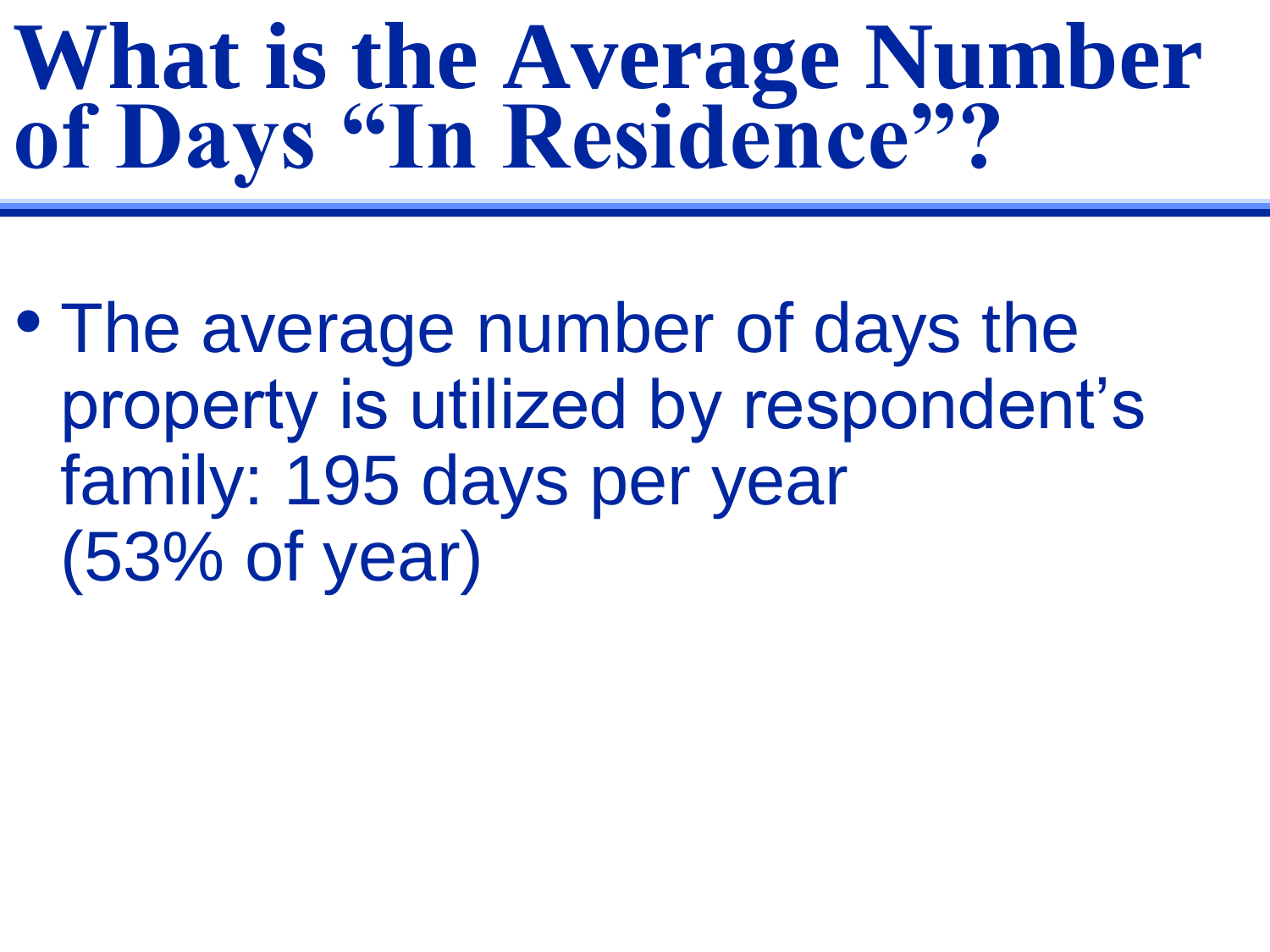### **Proximity of Respondent's Property to Nearest Lake (for non-Waterfront Owners)**

| <b>Proximity (n=181)</b>                     | <b>% of Respondents</b> |
|----------------------------------------------|-------------------------|
| Less than $\frac{1}{4}$ mile                 | 34.2%                   |
| Between $\frac{1}{4}$ and $\frac{1}{2}$ mile | 17.7%                   |
| Between $\frac{1}{2}$ and 1 mile             | 17.7%                   |
| Between 1 and 2 miles                        | 14.9%                   |
| More than 2 miles                            | 15.5%                   |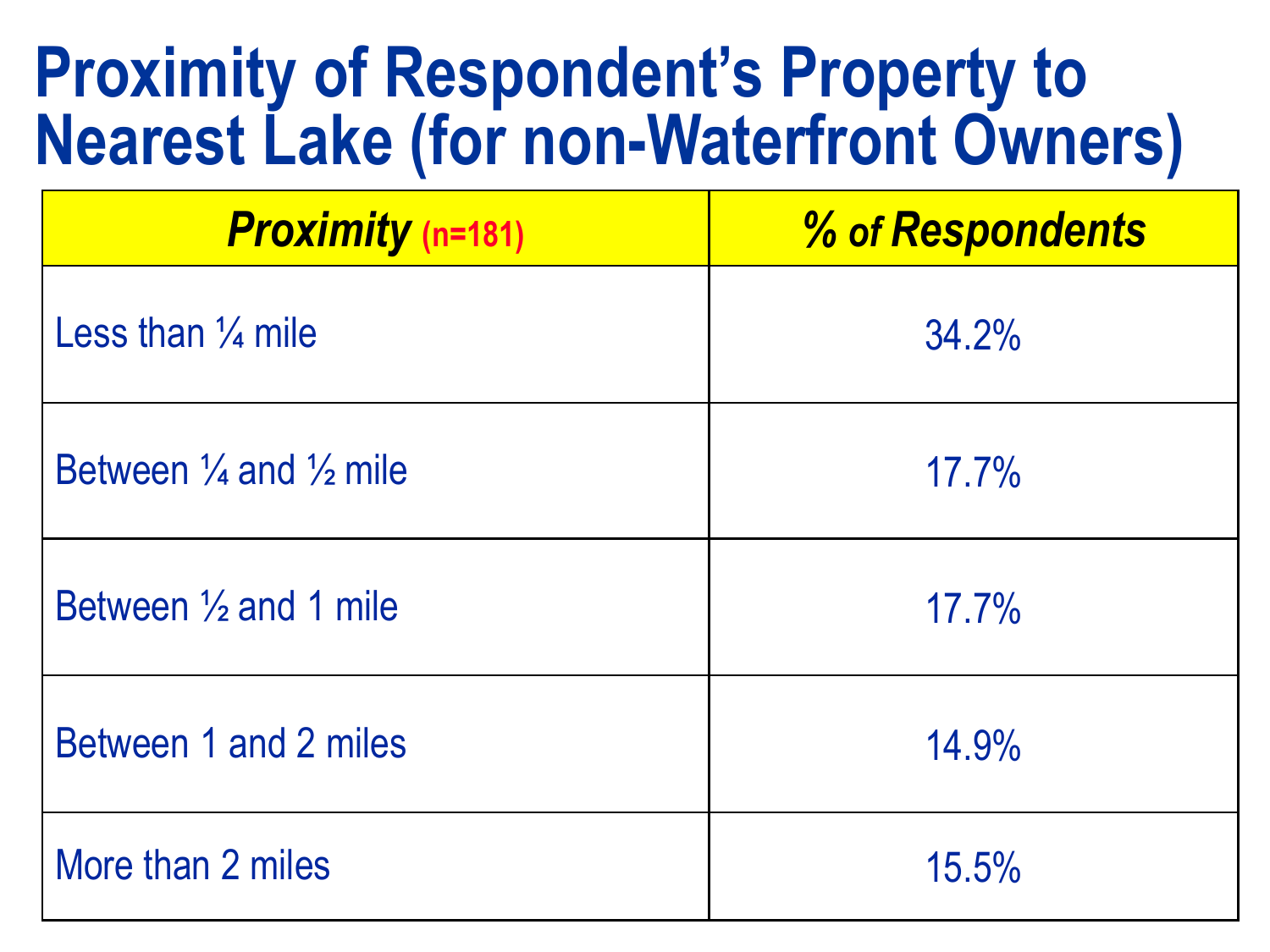# **Got Boat?**

| <b>Keep a Boat on a Lake</b><br>in Iron River or Delta? | <b>Owns</b><br><b>Waterfront</b><br><b>Property</b> | <b>Does Not</b><br><b>Own</b><br><b>Waterfront</b><br><b>Property</b> | Total       |
|---------------------------------------------------------|-----------------------------------------------------|-----------------------------------------------------------------------|-------------|
| Yes, keep boat                                          | 373 (83.1%)                                         | $14(7.9\%)$                                                           | 387 (61.8%) |
| No, do not keep boat                                    | 76 (16.9%)                                          | 163 (92.1%)                                                           | 239 (38.2%) |
| <b>Total</b>                                            | 449 (100%)                                          | 177 (100%)                                                            | 626 (100%)  |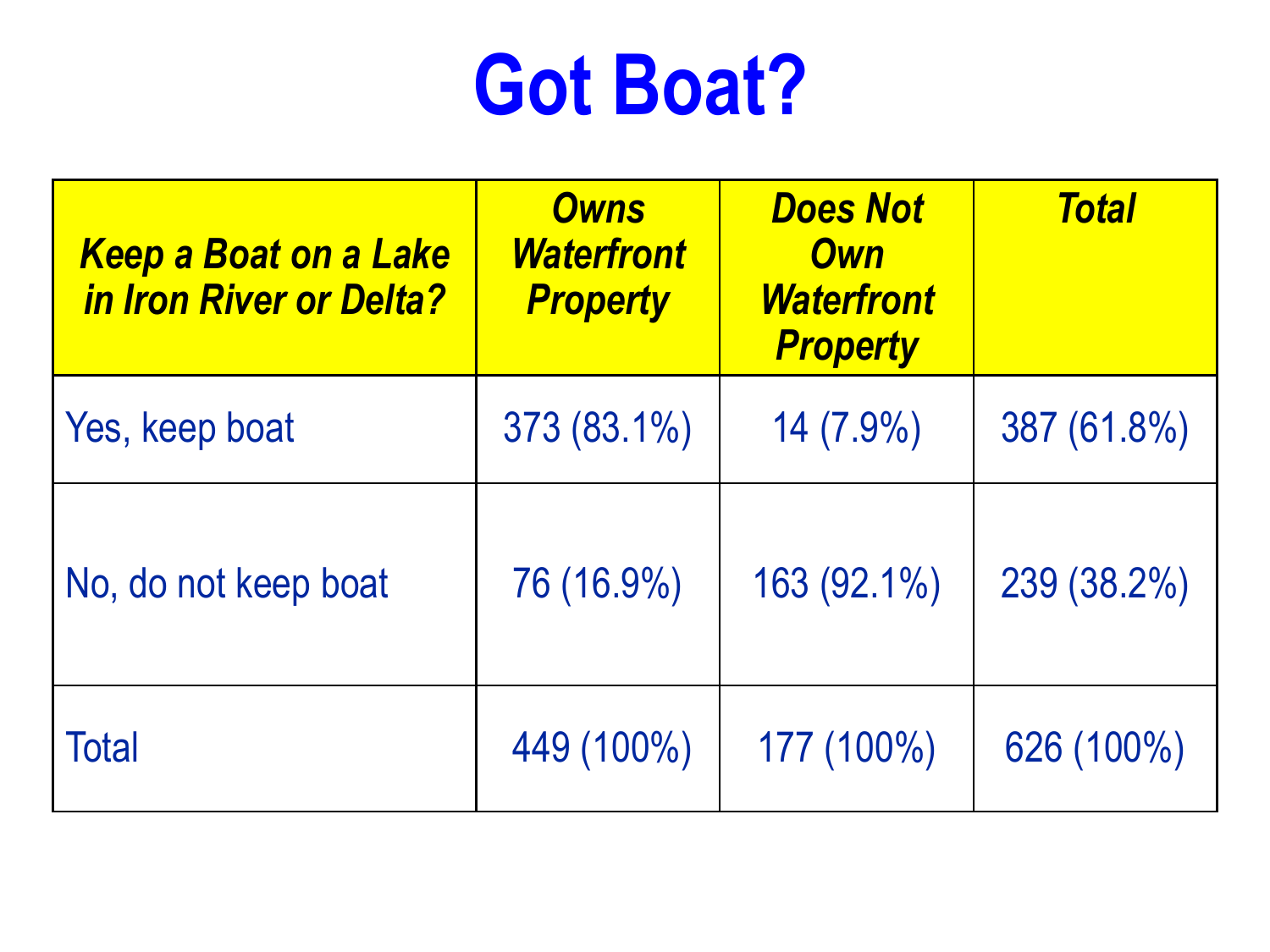# **Do You Recreate Here?**

| <b>Recreational Activity</b> | <b>Percent who</b><br><b>engage in this</b><br>activity on area<br><b>lakes</b> | <b>Mean no. of days</b><br>spent on this<br>activity (excludes<br><b>zeroes)</b> |
|------------------------------|---------------------------------------------------------------------------------|----------------------------------------------------------------------------------|
| <b>Fishing</b>               | 72.1%                                                                           | 19.8                                                                             |
| Swimming/wading              | 67.4%                                                                           | 28.6                                                                             |
| <b>Motor boating</b>         | 45.7%                                                                           | 28.4                                                                             |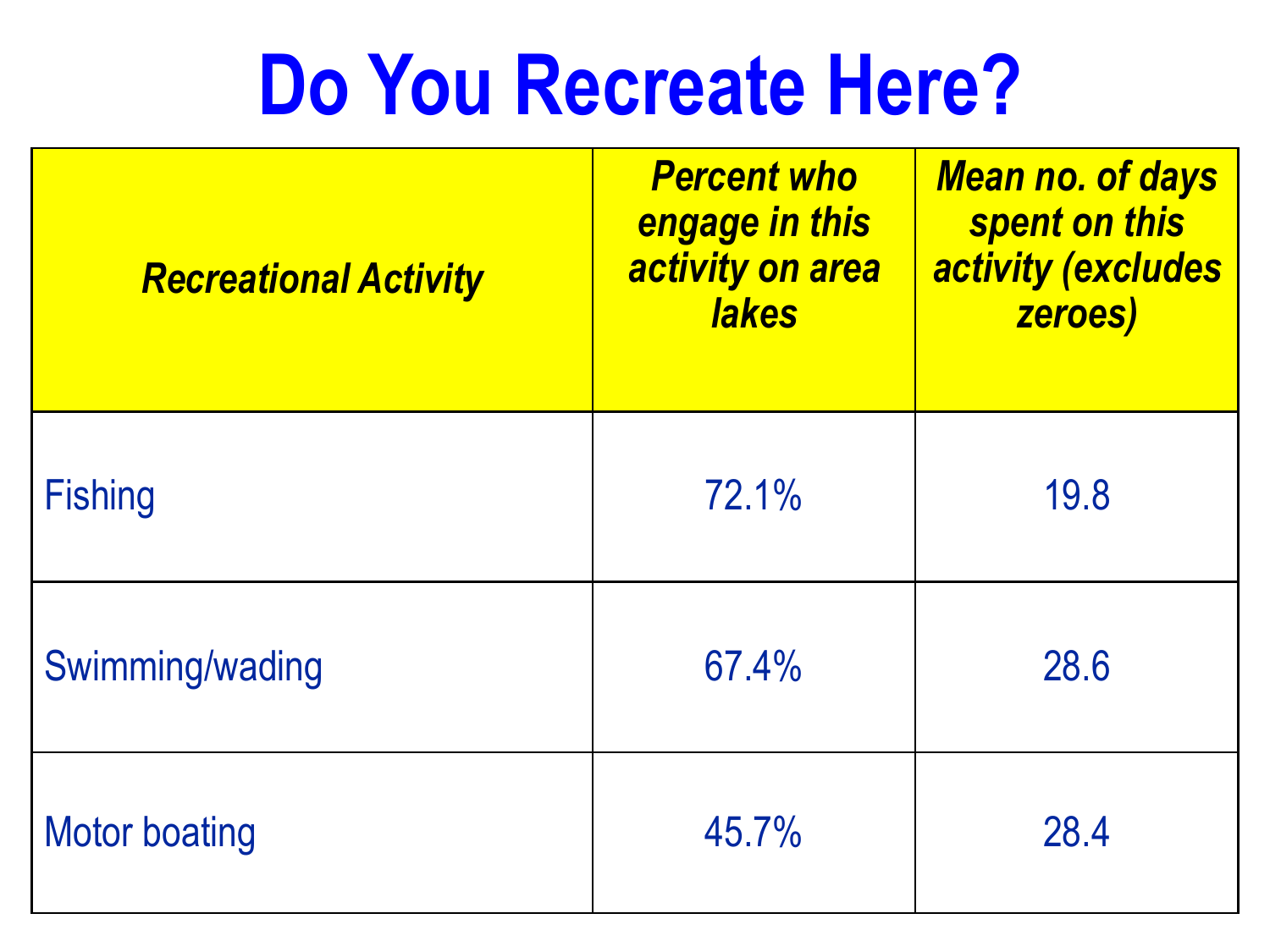# What is the Level of **Awareness Regarding AIS?**

• We wanted to see if respondents could think of the names of any aquatic invasive species that they believe could be a problem for the lakes in the towns of Iron River and Delta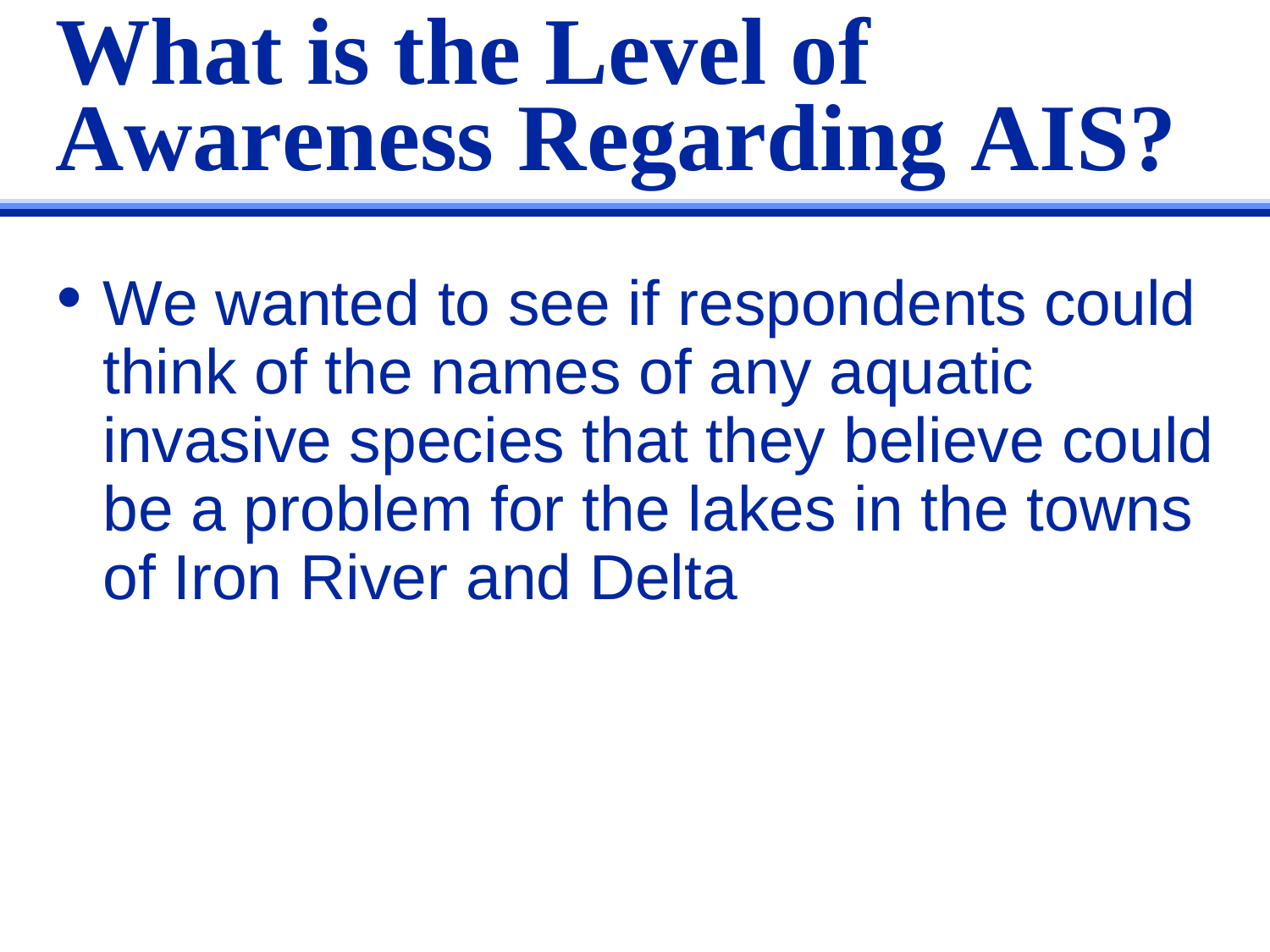#### **Awareness: Can a Respondent Think of the Names of ANY Aquatic Invasive Species That Could be a Problem in These Lakes?**

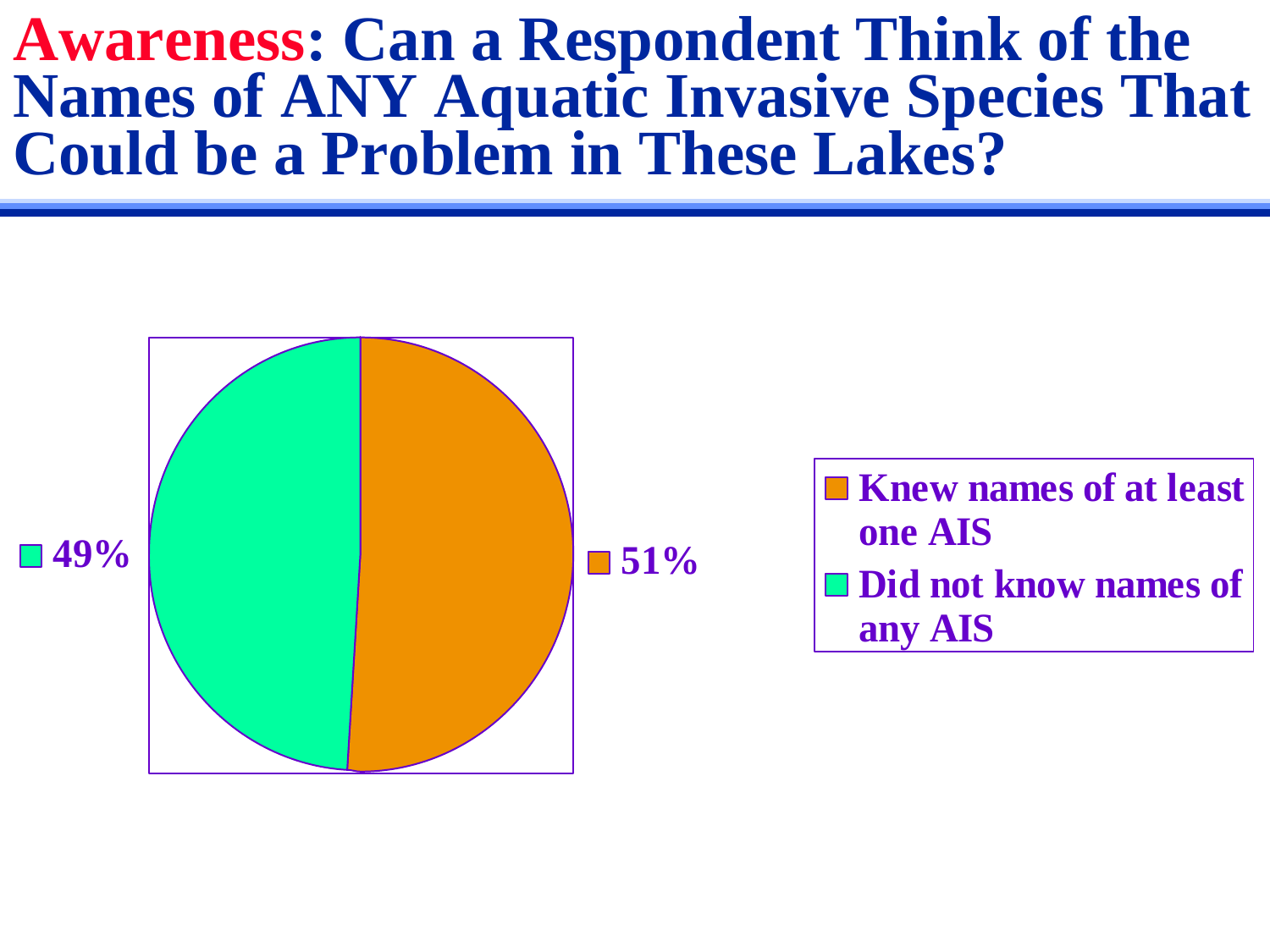#### **Respondent Awareness of Specific AIS that Could be a Problem in These Lakes**

| <b>Species</b>                       | <b>No. of "Aware"</b><br><b>Respondents</b><br>(Total = 291/574) |
|--------------------------------------|------------------------------------------------------------------|
| Eurasian watermilfoil (some version) | 244                                                              |
| Zebra mussels                        | 62                                                               |
| Rusty crayfish / crayfish            | 61                                                               |
| Spiny water flea / water flea        | 26                                                               |
| VHS / fish virus / virus             | 23                                                               |
| Round goby                           |                                                                  |
| <b>Other miscellaneous AIS names</b> | 33                                                               |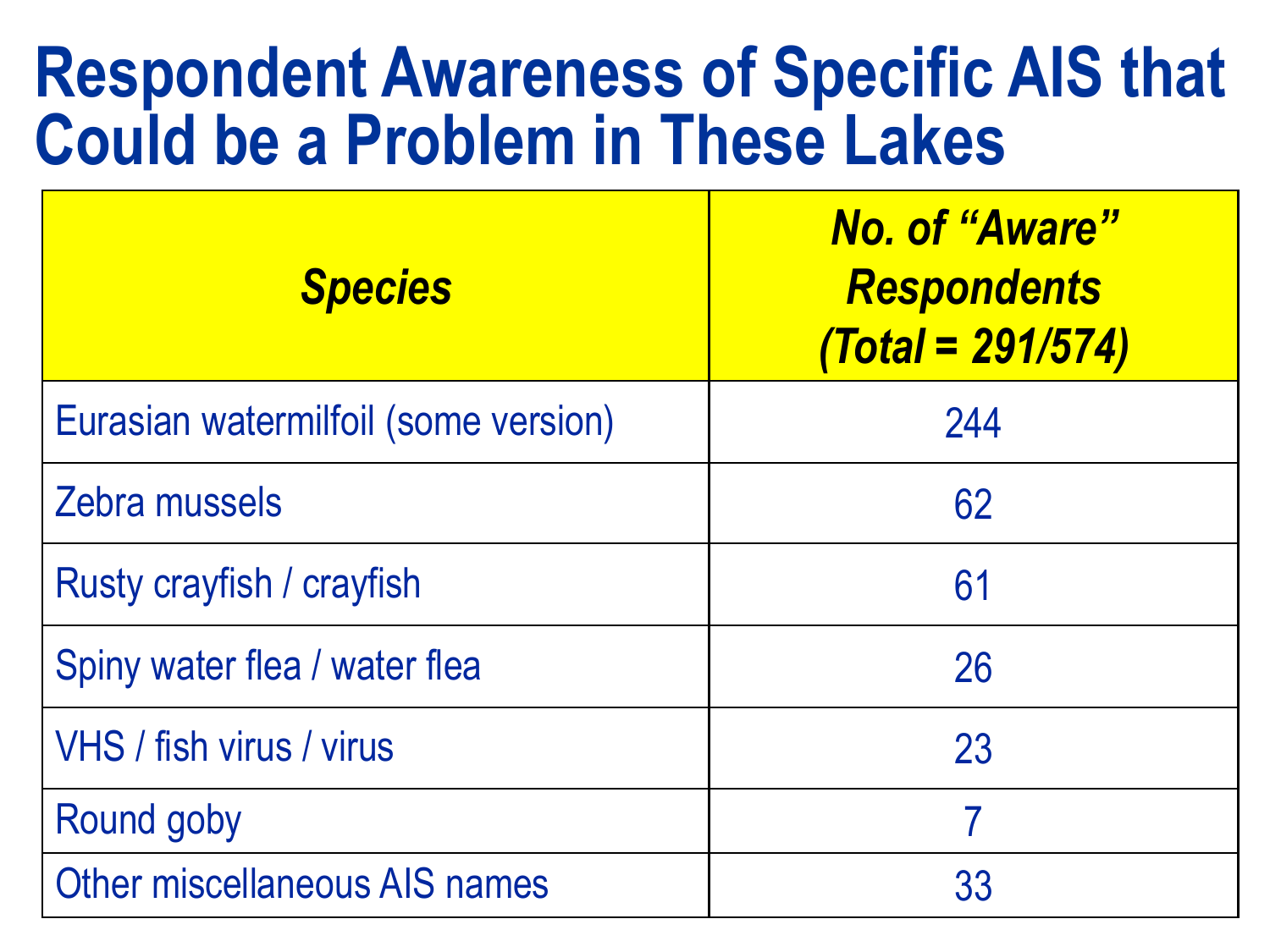# **Perceptions Regarding AIS**

| <b>For lakes in general:</b>                                        | <b>Strongly</b><br>disagree /<br>somewhat<br>disagree/<br>neutral | <b>Strongly</b><br>agree/<br>somewhat<br>agree | <b>Don't know</b> |
|---------------------------------------------------------------------|-------------------------------------------------------------------|------------------------------------------------|-------------------|
| AIS can interfere with<br>water-based recreation<br>$(n=616)$       | 8.3%                                                              | 87.3%                                          | $4.4\%$           |
| AIS are easily transferred<br>from one lake to another<br>$(n=617)$ | 6.5%                                                              | 89.1%                                          | $4.4\%$           |
| AIS can negatively<br>impact the health of a<br>lake (n=618)        | 5.5%                                                              | 90.0%                                          | 4.5%              |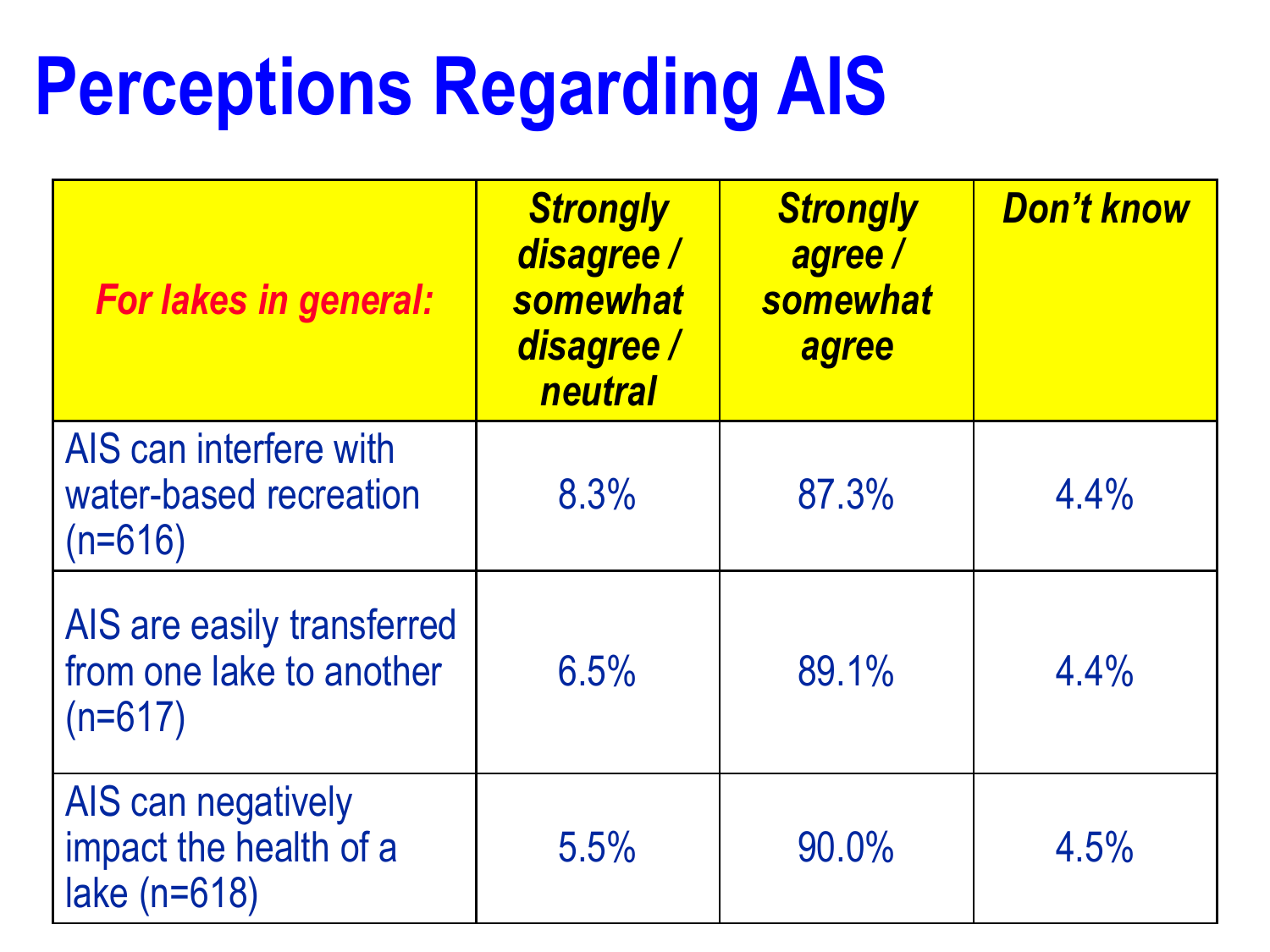### **Perceptions Regarding AIS Specifically for These Lakes**

| <b>For lakes in Iron River</b><br>and Delta:                                        | <b>Strongly</b><br>disagree /<br>somewhat<br>disagree /<br>neutral | <b>Strongly</b><br>agree/<br>somewhat<br>agree | <b>Don't know</b> |
|-------------------------------------------------------------------------------------|--------------------------------------------------------------------|------------------------------------------------|-------------------|
| AIS are interfering with<br>water-based recreation<br>$(n=612)$                     | 31.7%                                                              | 41.8%                                          | 26.5%             |
| AIS are lowering the<br>values of some lakefront<br>property (n=609)                | 37.4%                                                              | 33.7%                                          | 28.9%             |
| <b>Watercraft inspectors</b><br>play an important role in<br>preventing AIS (n=612) | 19.6%                                                              | 65.9%                                          | 14.5%             |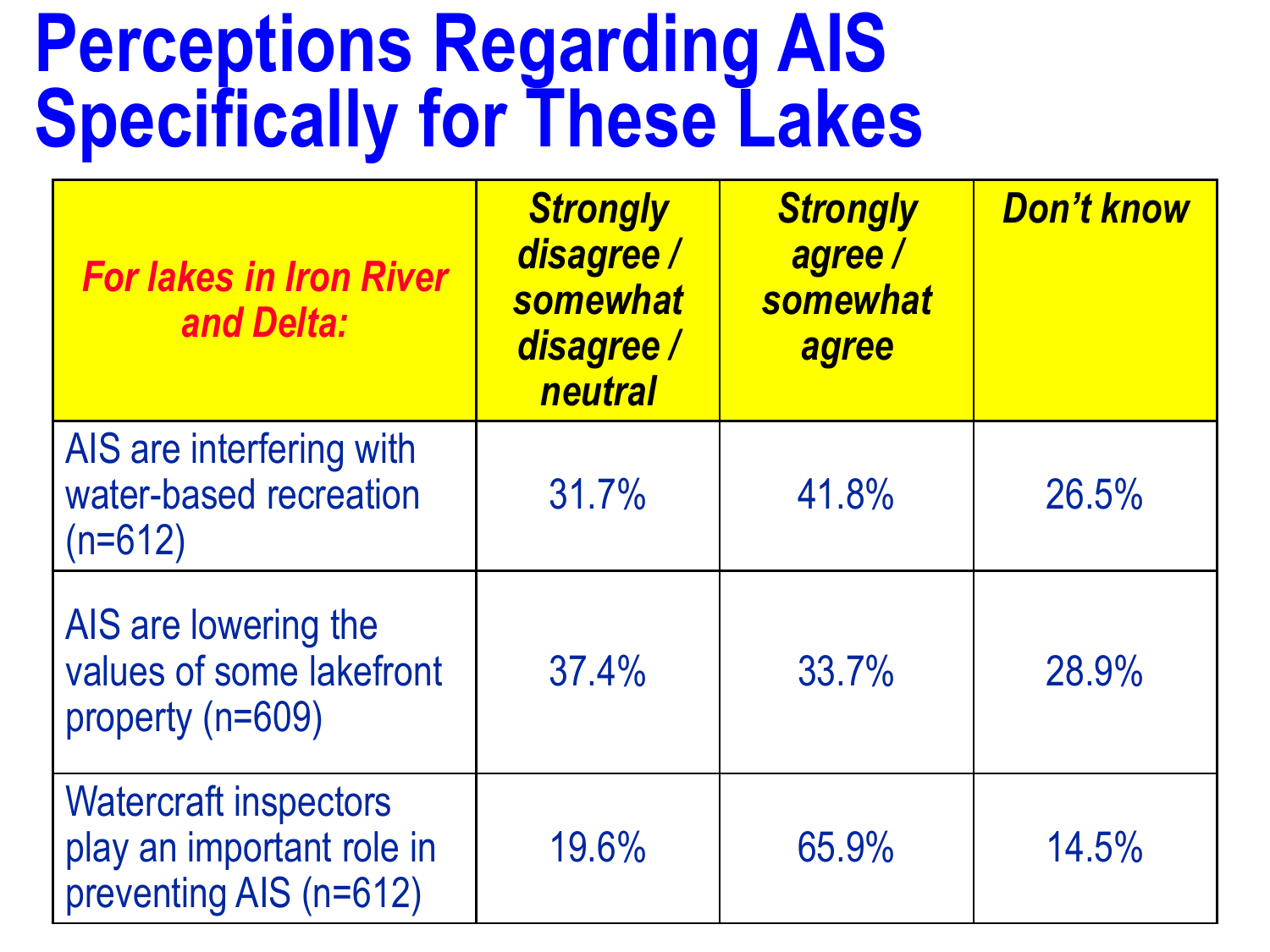**What if These Lakes Were Invaded by Aquatic Invasive Species?**

- To examine this question, we asked respondents how they would change their behavior (if at all) if a particular aquatic invasive species (AIS) scenario were to occur
- This is called contingent behavior analysis
- Other applications: water quantity issues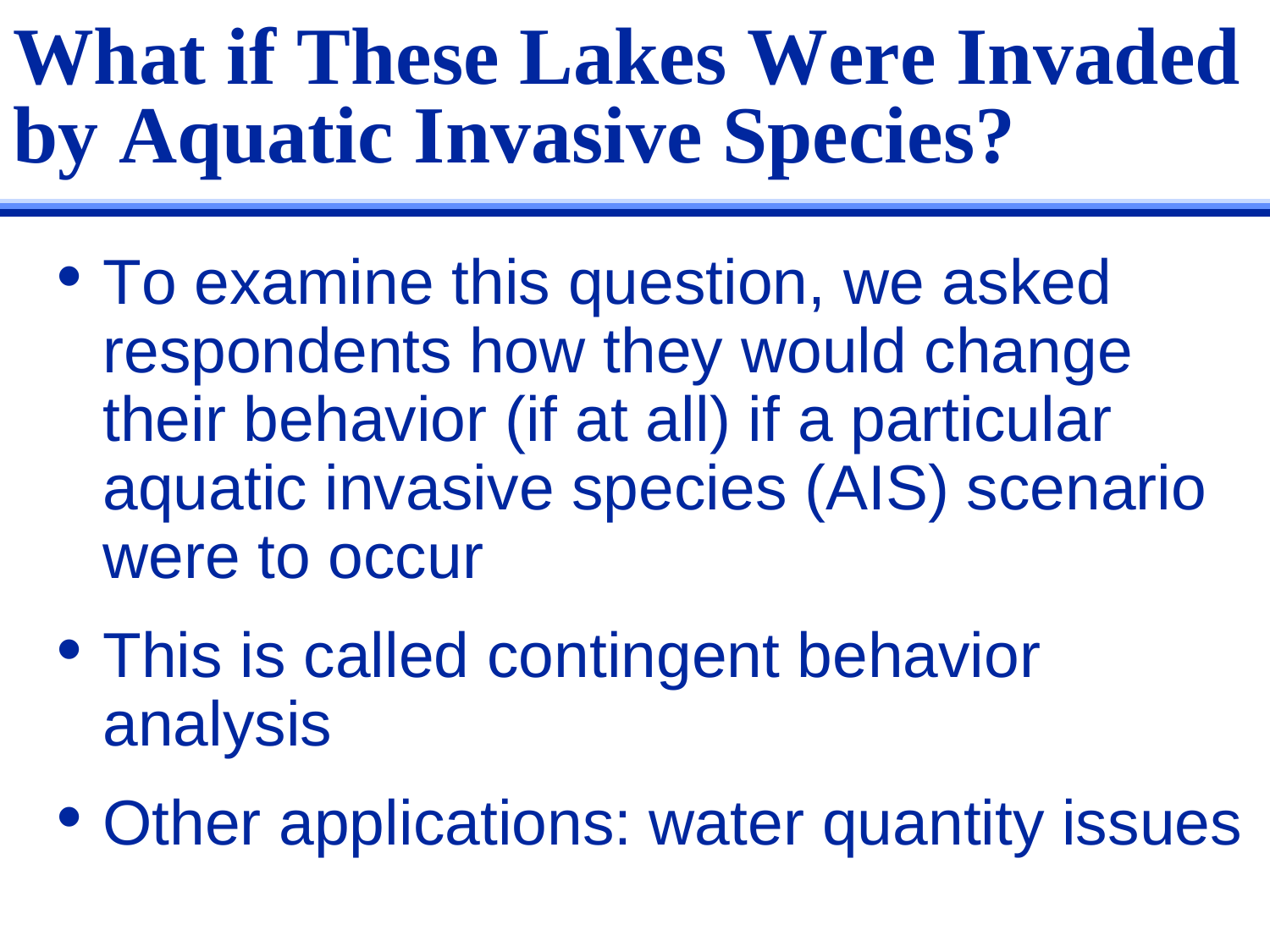#### **The Scenario: Part 1 (***Background***)**

**A Possible Future Scenario for the Lakes in the Towns of Iron River and Delta**

**14) Recognizing that Lake Superior contains over 80 aquatic invasive species and that significant boating traffic occurs between Lake Superior and nearby inland lakes, it is possible that species such as invasive aquatic plants, invertebrates, fish and others could enter area lakes in the future.**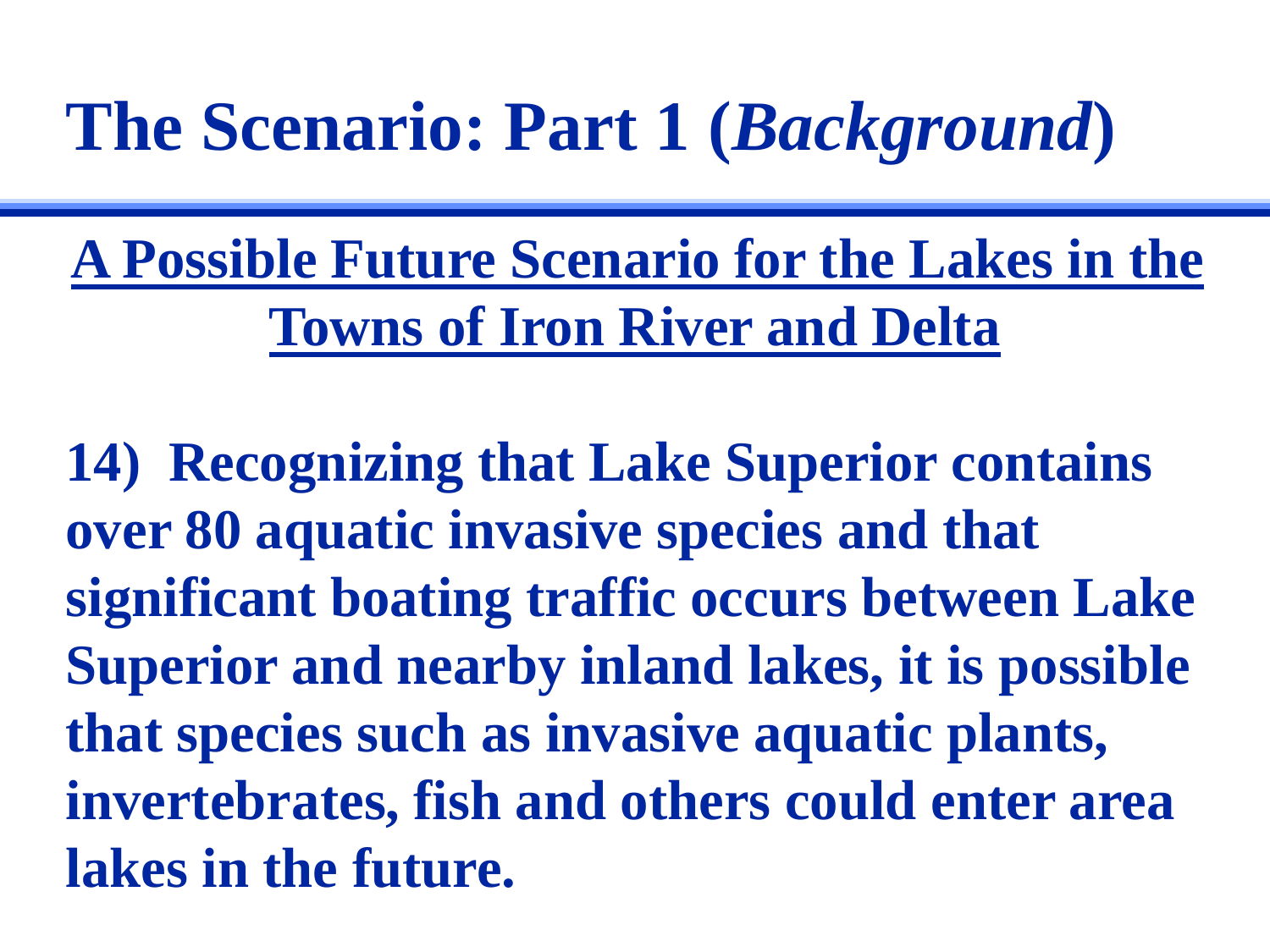#### **The Scenario: Part 2 (***Actual Scenario***)**

**Suppose the following: aquatic invasive plants were spread into all the lakes in the towns of Iron River and Delta. And suppose that these aquatic plants would limit boating and swimming in half of the lakes' surface area, and that this condition was expected to persist over the foreseeable future.**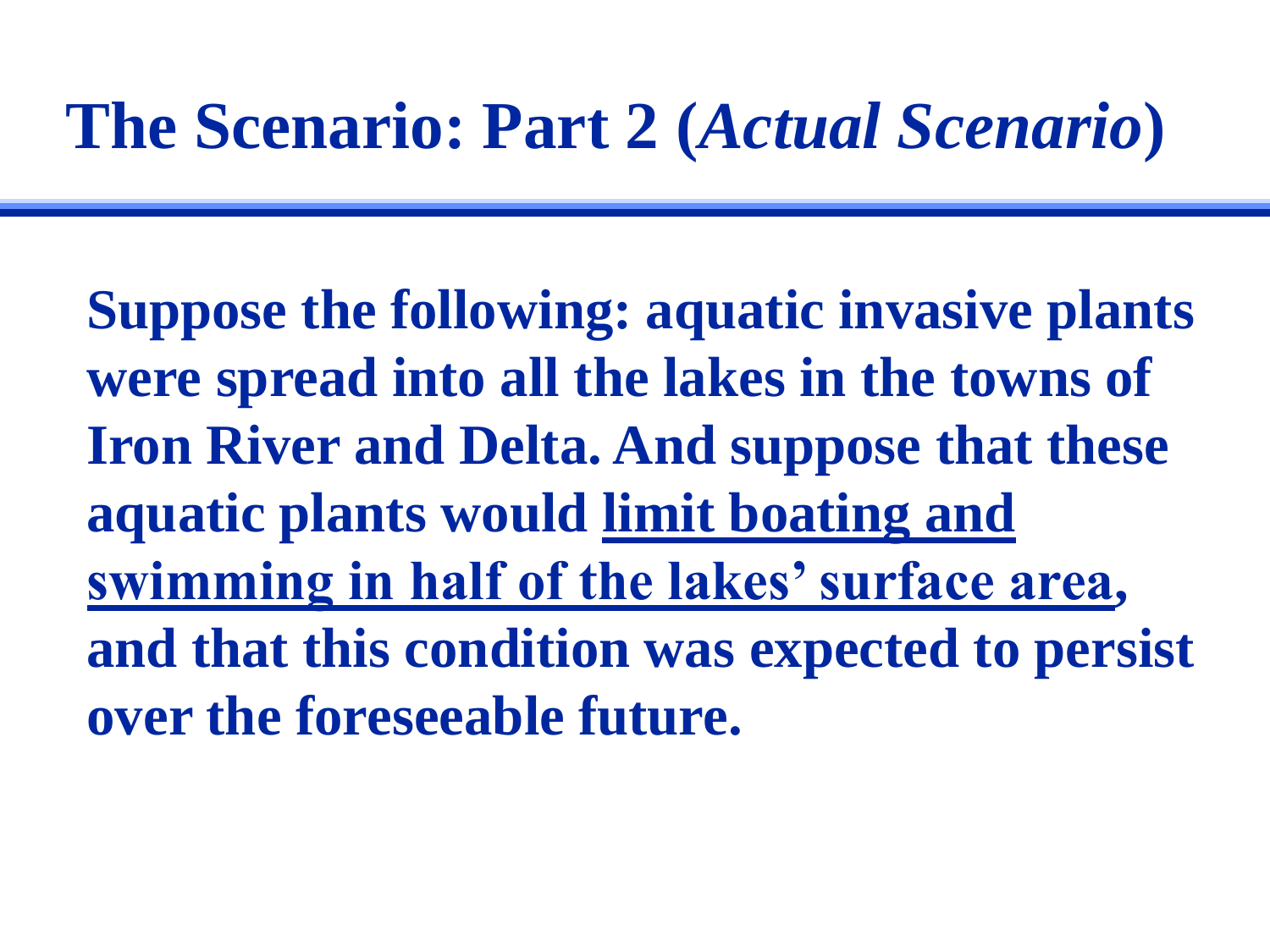### **The Scenario: Part 3 (***The Question***)**

**IF this kind of change were to happen on the lakes in the towns of Iron River and Delta, AND these changes were not occurring in other lakes in northwest Wisconsin, how do you think you/your family might change your activities or lifestyle, if at all?** *(Please check ANY that apply, and fill in blanks as appropriate.)*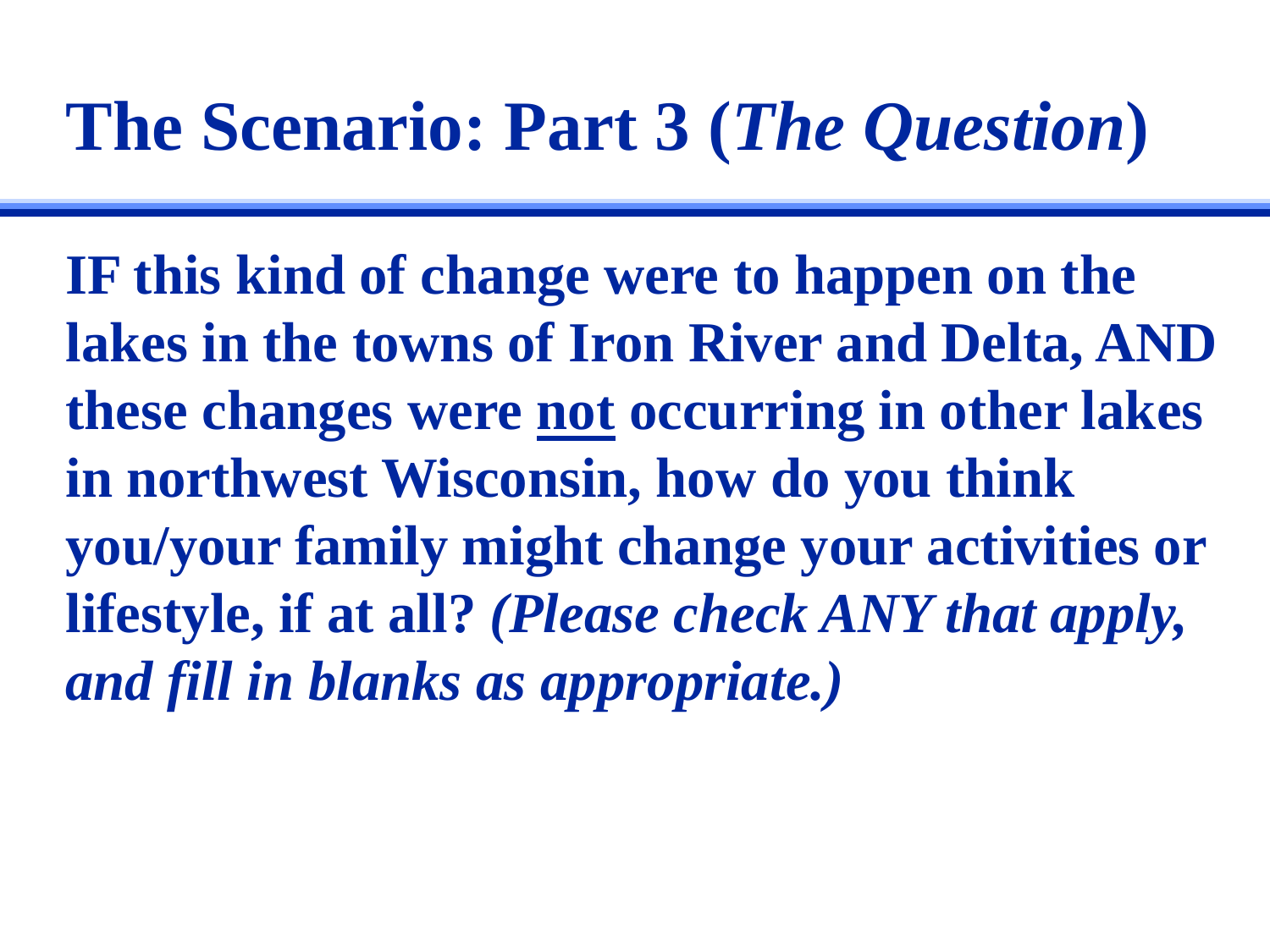# **Possible Responses to Scenario**

- Respondent would sell their property
- Would keep property, but likely spend <u>eagle fewer</u> days/yr there, *on average*
- Would probably go boating on these lakes  $\equiv$  fewer days/yr
- Would probably go swimming/wading in these lakes  $\equiv$  fewer days/yr
- Would probably go fishing on these lakes fewer days/yr
- Respondent would NOT CHANGE ANY ASPECTS of their activities or lifestyles with regard to these lakes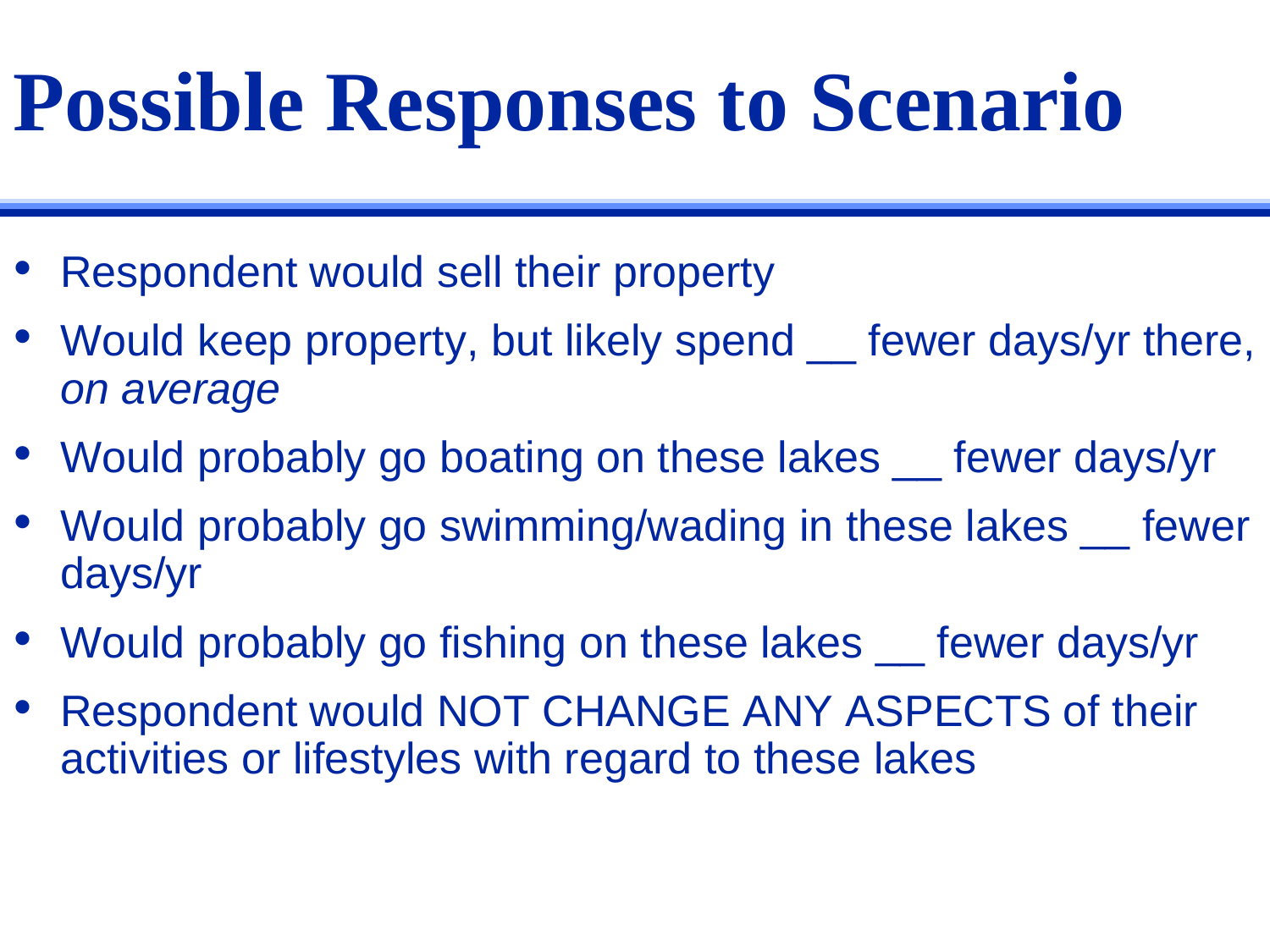### **Responses to Contingent Behavior Scenario**

| <b>Responses</b>             | <b>Owns</b><br><b>Waterfront</b><br><b>Property</b> | <b>Does Not</b><br><b>Own</b><br><b>Waterfront</b><br><b>Property</b> | <b>Total</b> |
|------------------------------|-----------------------------------------------------|-----------------------------------------------------------------------|--------------|
| <b>Sell property</b>         | 116 (20.1%)                                         | $10(5.6\%)$                                                           | 126 (16.6%)  |
| Fewer days/yr at property    | 48 (8.3%)                                           | $15(8.4\%)$                                                           | 63 (8.3%)    |
| <b>Boating fewer days/yr</b> | 73 (12.6%)                                          | $12(6.7\%)$                                                           | 85 (11.2%)   |
| Swimming fewer days/yr       | $97(16.8\%)$                                        | 29 (16.3%)                                                            | 126 (16.7%)  |
| Fishing fewer days/yr        | 89 (15.4%)                                          | $27(15.2\%)$                                                          | 116 (15.3%)  |
| No changes in activities     | 155 (26.8%)                                         | 85 (47.8%)                                                            | 240 (31.7%)  |
| <b>Total</b>                 | 578 (100%)                                          | 178 (100%)                                                            | 756 (100%)   |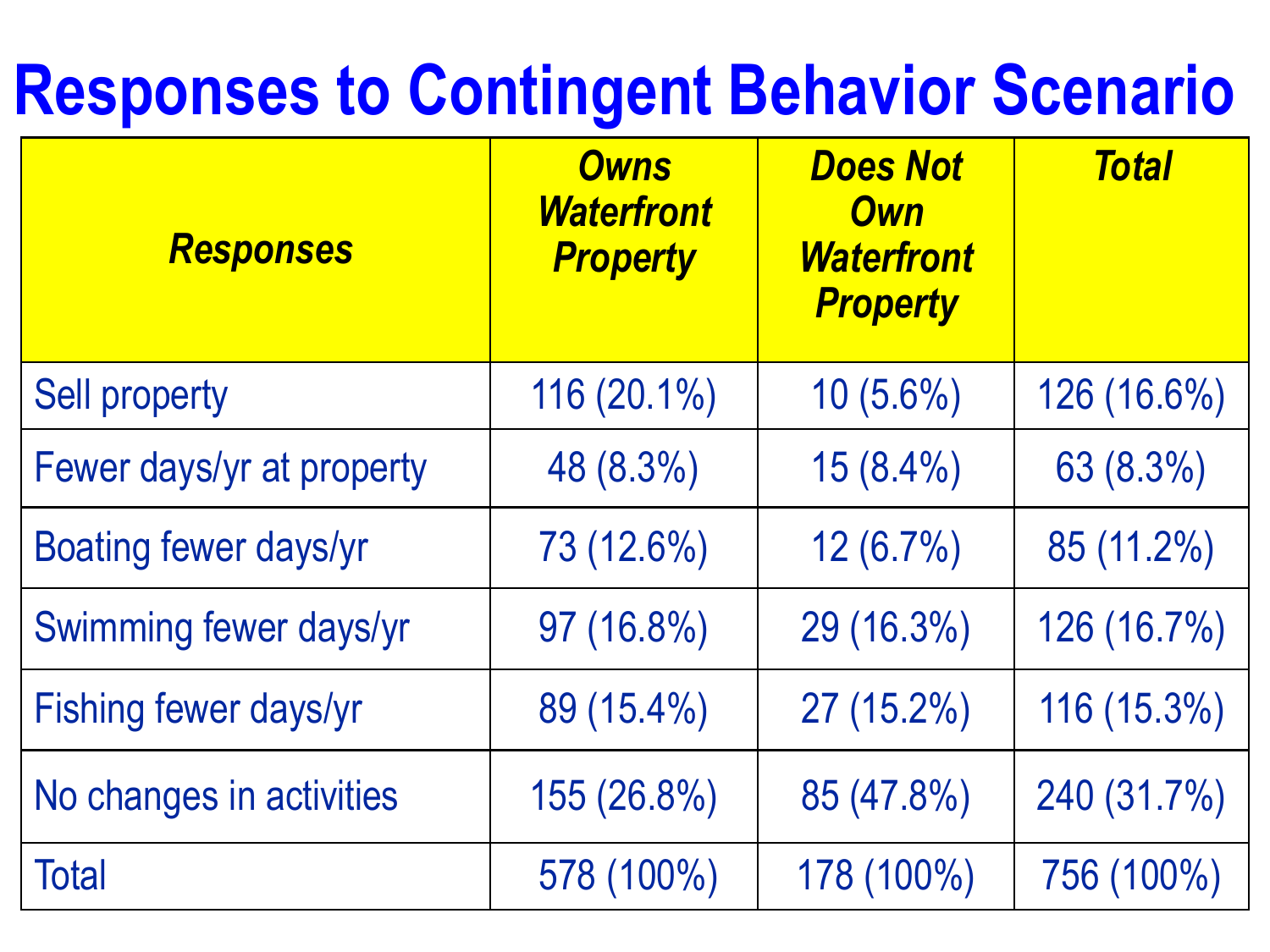# **How Many Fewer Days Spent at Property in Response to Scenario?**

- Among those respondents who indicated they would spend less time at their property in response to the AIS scenario, the **mean number of fewer days was 34 days/yr**
- This represents a **17% decrease** in number of days in residence below the mean baseline of 195 days/yr
- For **whole sample**: mean is 3.3 fewer days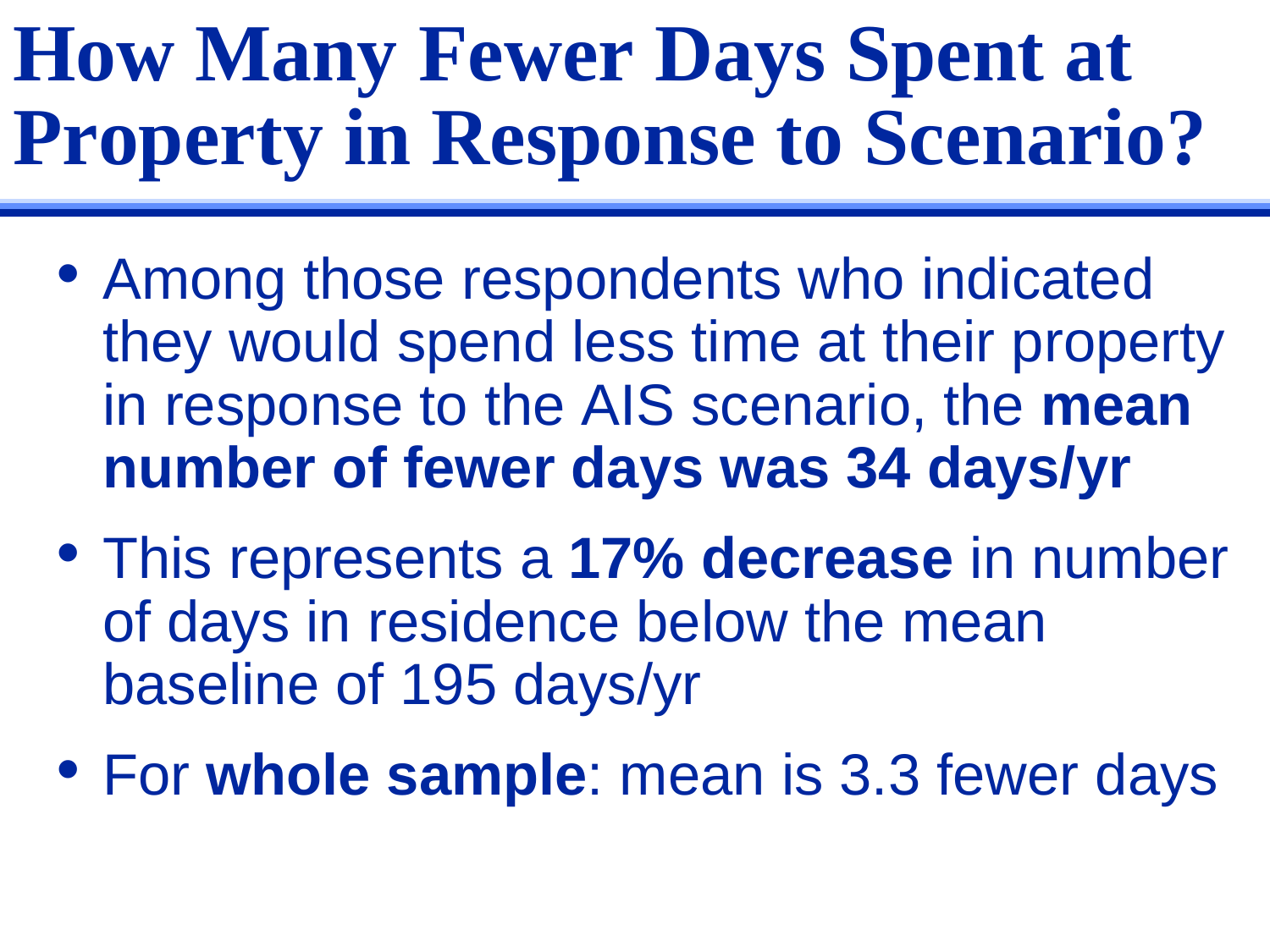# **How Much does a Typical Property Owner Spend?**

- The average household spends about \$6,800 per year (conservative estimate) *in the Towns of Iron River and Delta*
- Total spending in these Towns by all property owners is estimated to be about \$9.86 million per year (conservative estimate)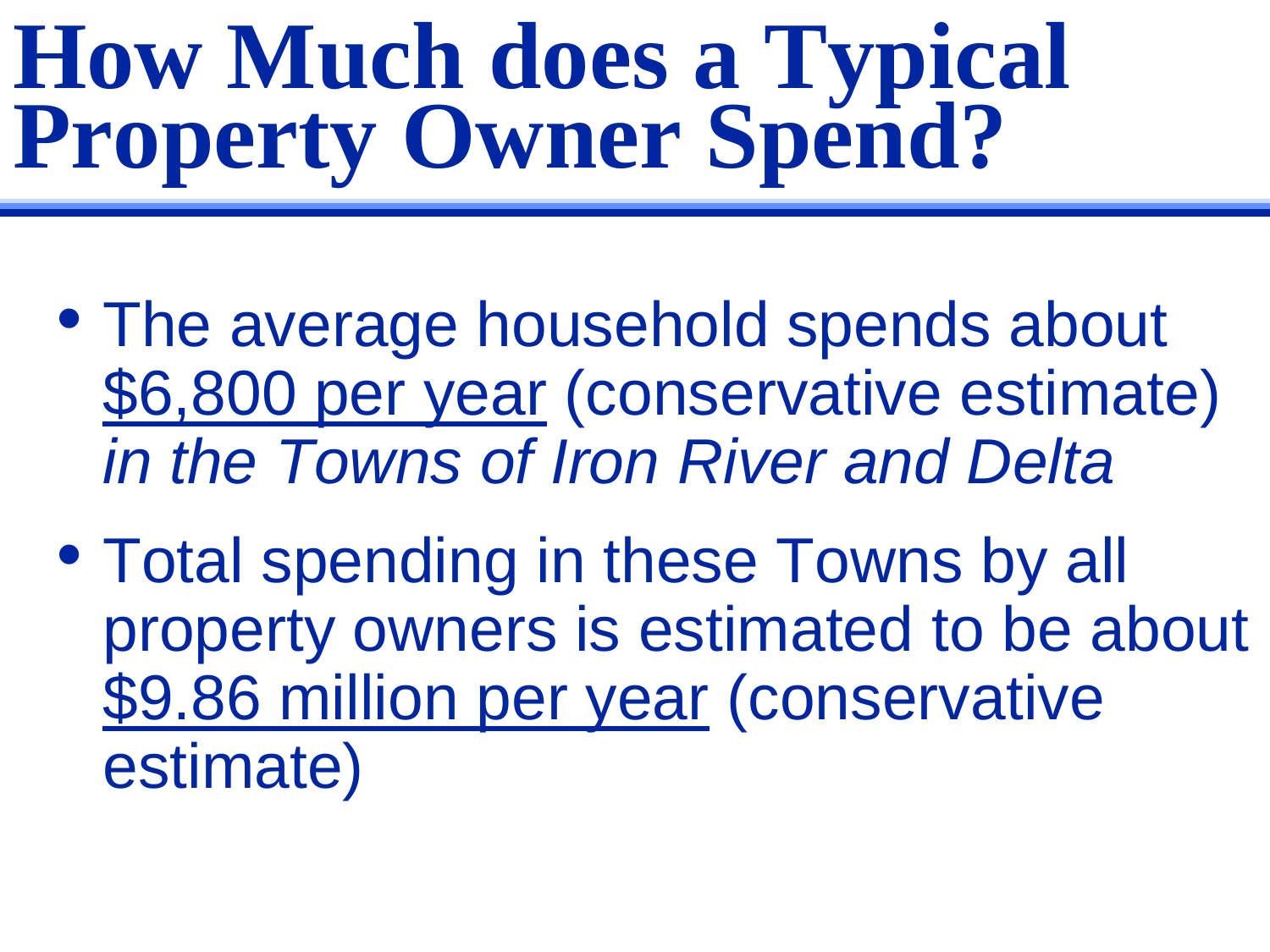### **AIS Scenario's Impacts on Spending via Reduced Residence Time**

- Reduction in number of days spent at properties would reduce annual spending by about \$187/HH, on average
- The aggregate reduction in primary spending in these two towns would be about \$272,000 per year
- A decrease of about 3% below baseline aggregate spending of these residents
- These numbers may seem small, but...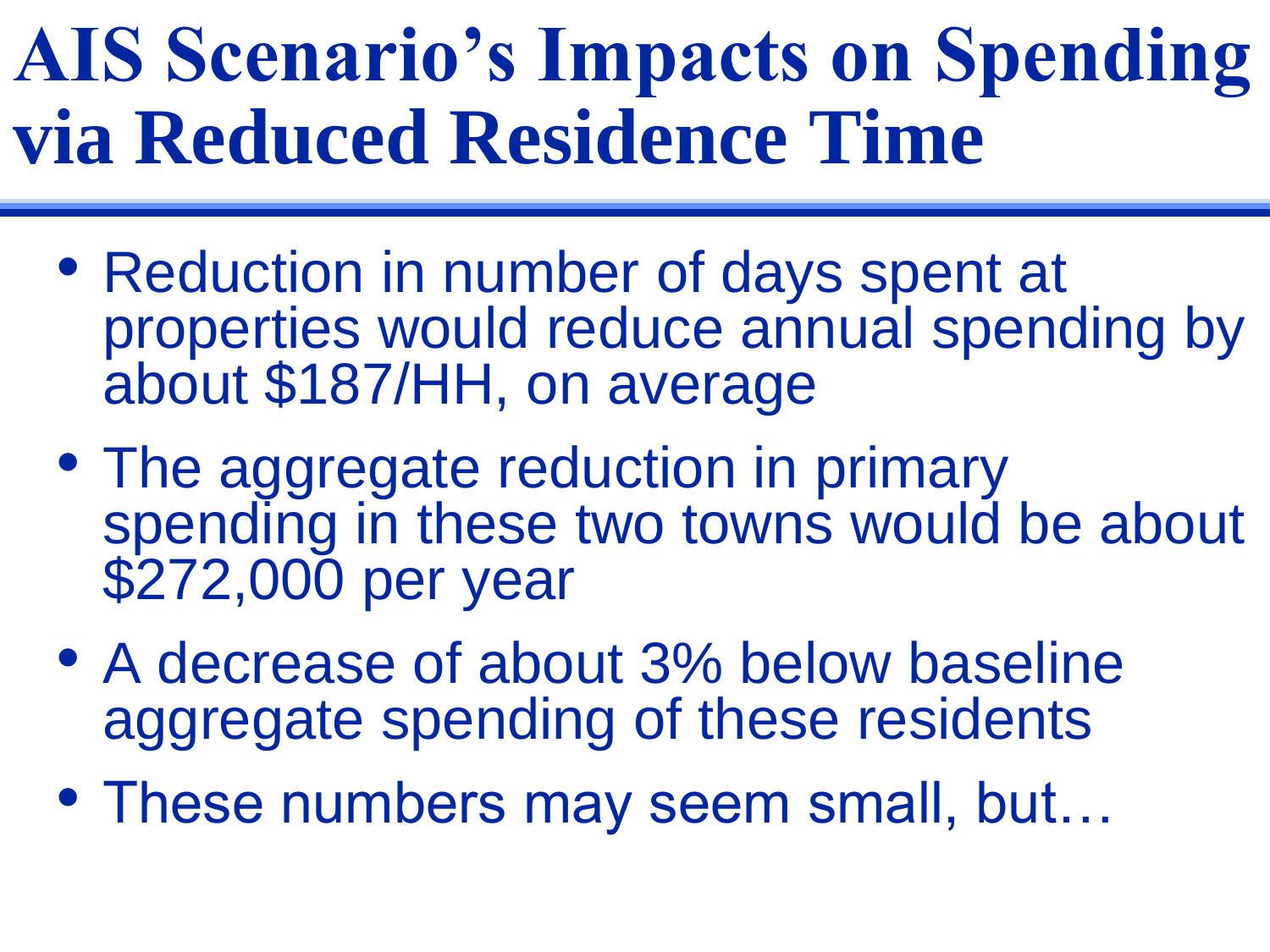# **How Many Fewer Fishing Days in Response to AIS Scenario?**

- Among those who fish, the average number of days/yr spent fishing is 19.8
- Among respondents (15%) who would fish less in response to AIS scenario: 18.7 fewer days/yr fishing on these lakes, on average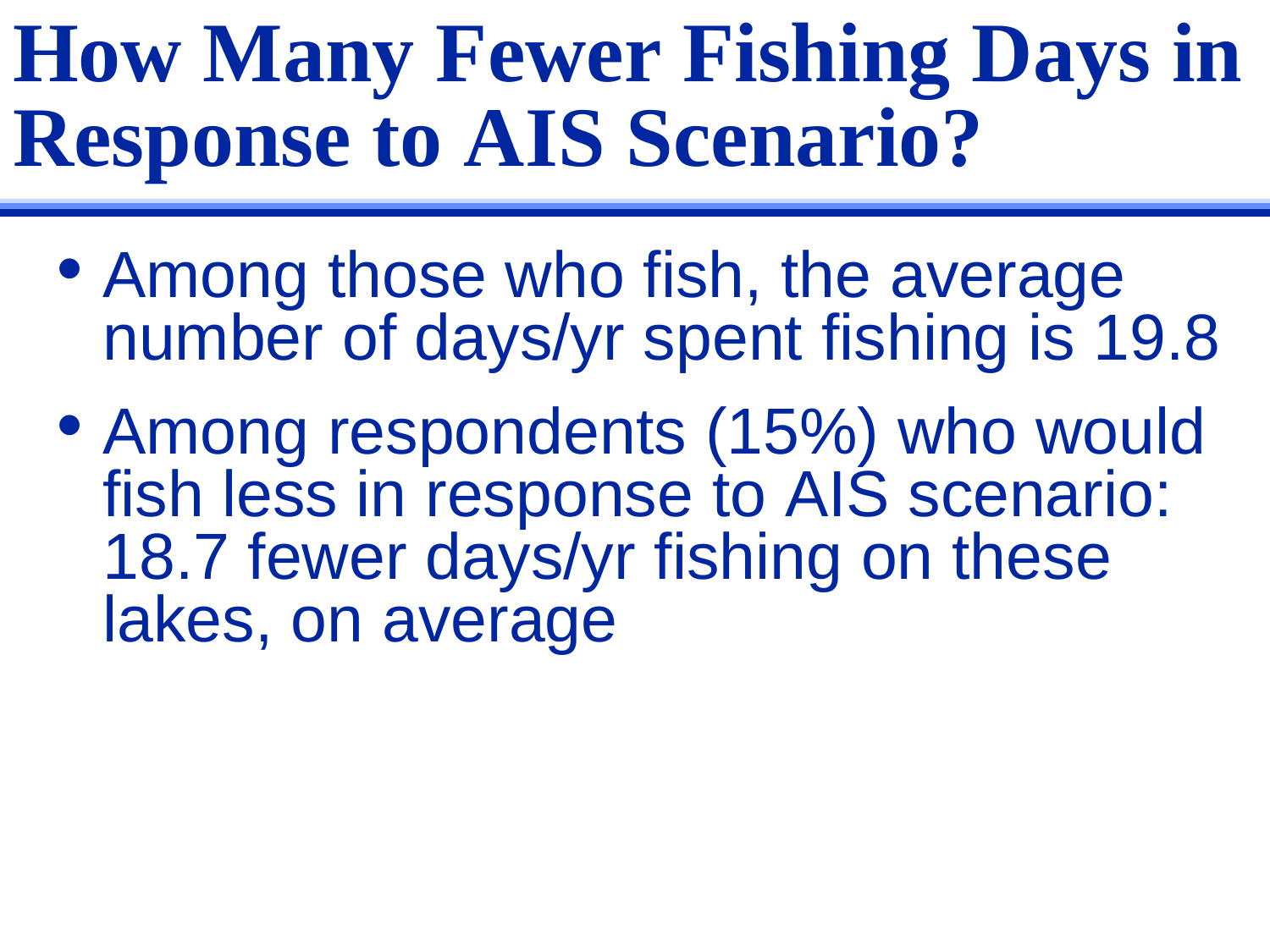# **How Many Fewer Fishing Days in Response to AIS Scenario?**

- Among ALL respondents (including nonanglers), the average number of days/yr spent fishing is about 13
- For ALL respondents: the mean response to the AIS scenario is 3.3 fewer fishing days per yr (a 25% decrease)
- Aggregating this to the population: we estimate 4,817 fewer fishing days per yr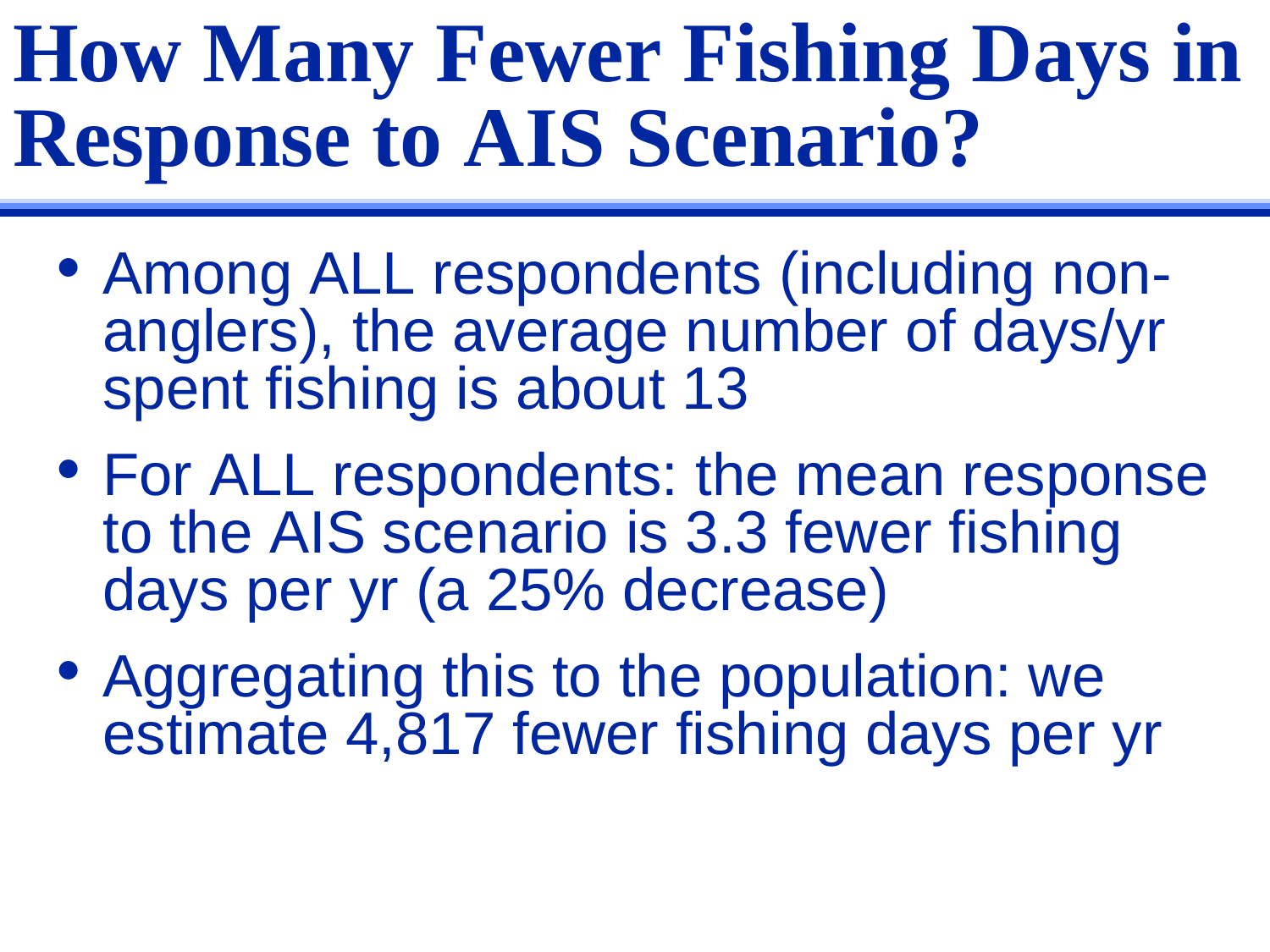**Decreased Net Economic Benefits from Recreational Angling**

- Value recreational angling at \$52/day (Walsh et al. meta-analysis median value updated to 2007 dollars)
- $\bullet$  (4,817 lost angling days/yr)\*(\$52/day) = **about \$250,000 lost net economic benefits per yr due to AIS scenario**
- *A decrease of about 24% below the baseline net economic benefits from recreational angling (\$1.1 million/yr)*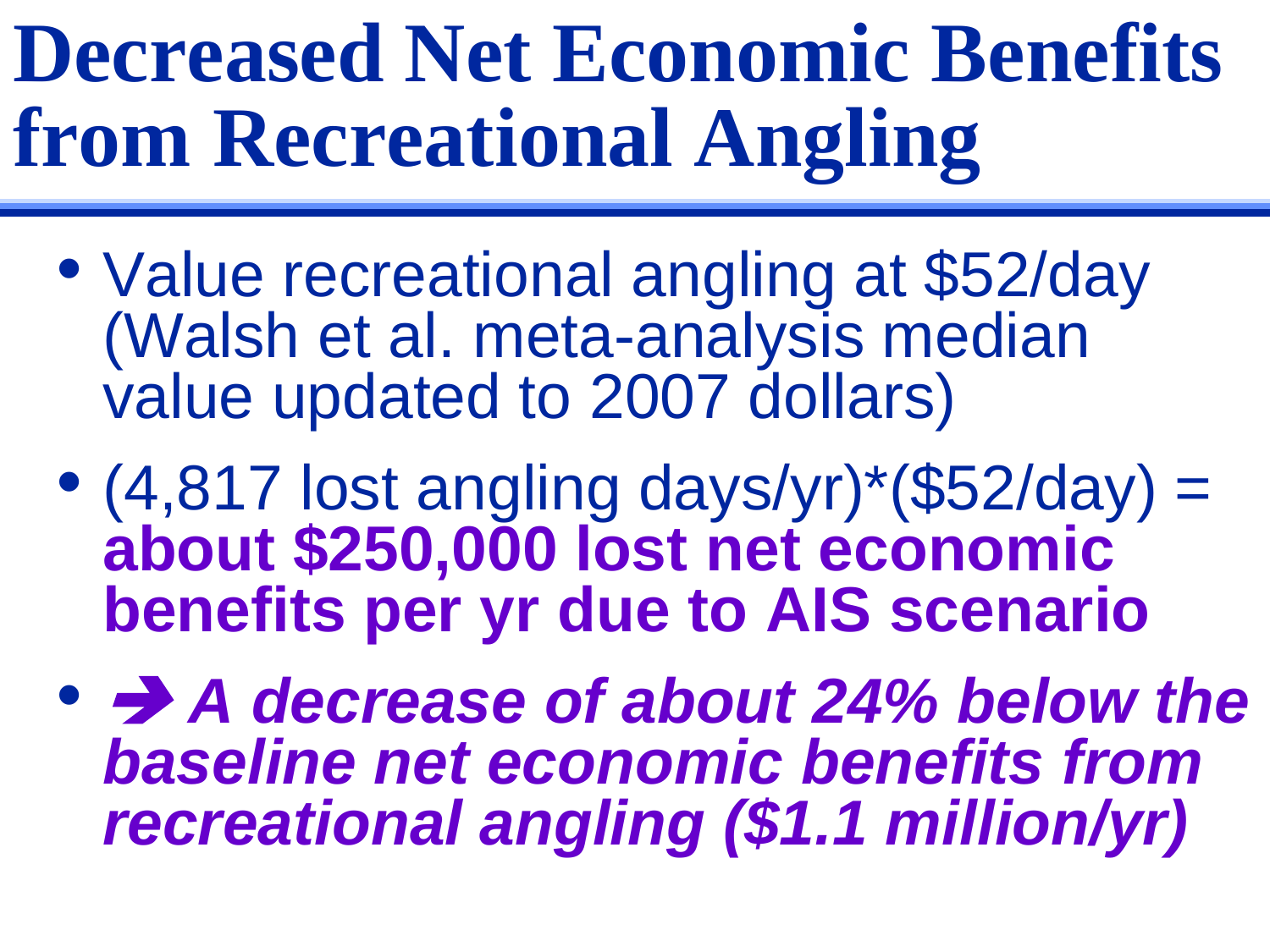### **Angling: Omissions and Uncertainties**

- Recreators will substitute to other lakes  $\rightarrow$  not all of this net economic value will be lost
- However, property owners will now incur higher travel costs to get to recreation
- Also, the expenditures associated with this recreation may leave the area
- Remember: none of this analysis incorporates losses due to **reduced numbers of recreational visitors from outside the area**
- Can certainly conduct the analysis for other recreational activities…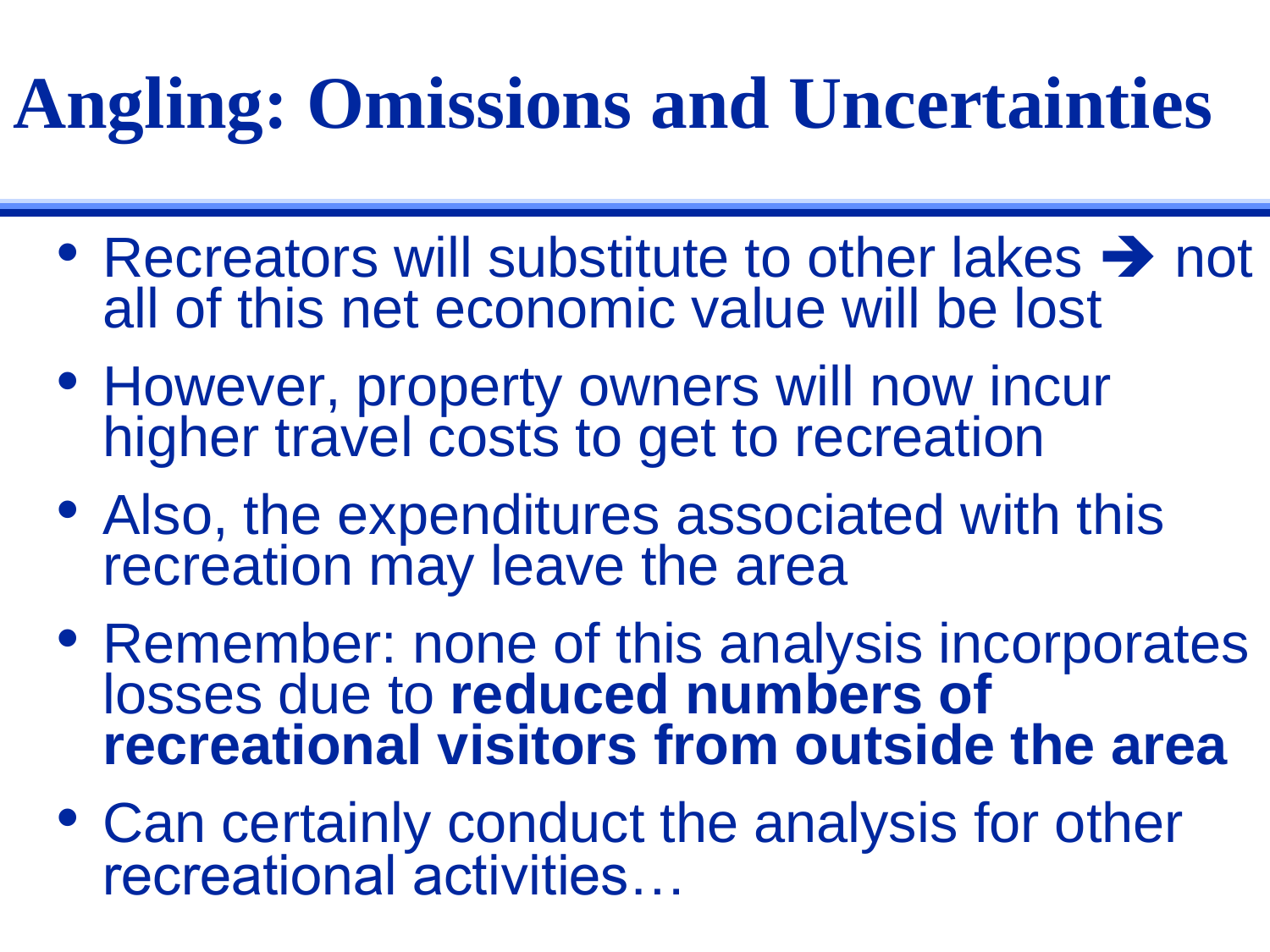### **General Conclusions**

- The survey data provide an interesting portrait of how the property owners in one area of our state feel about, live with, and play on their own neighborhood lakes
- There is probably room for improvement in the level of awareness and knowledge about AIS
- However, people do appear to be concerned about various threats posed by aquatic invasive species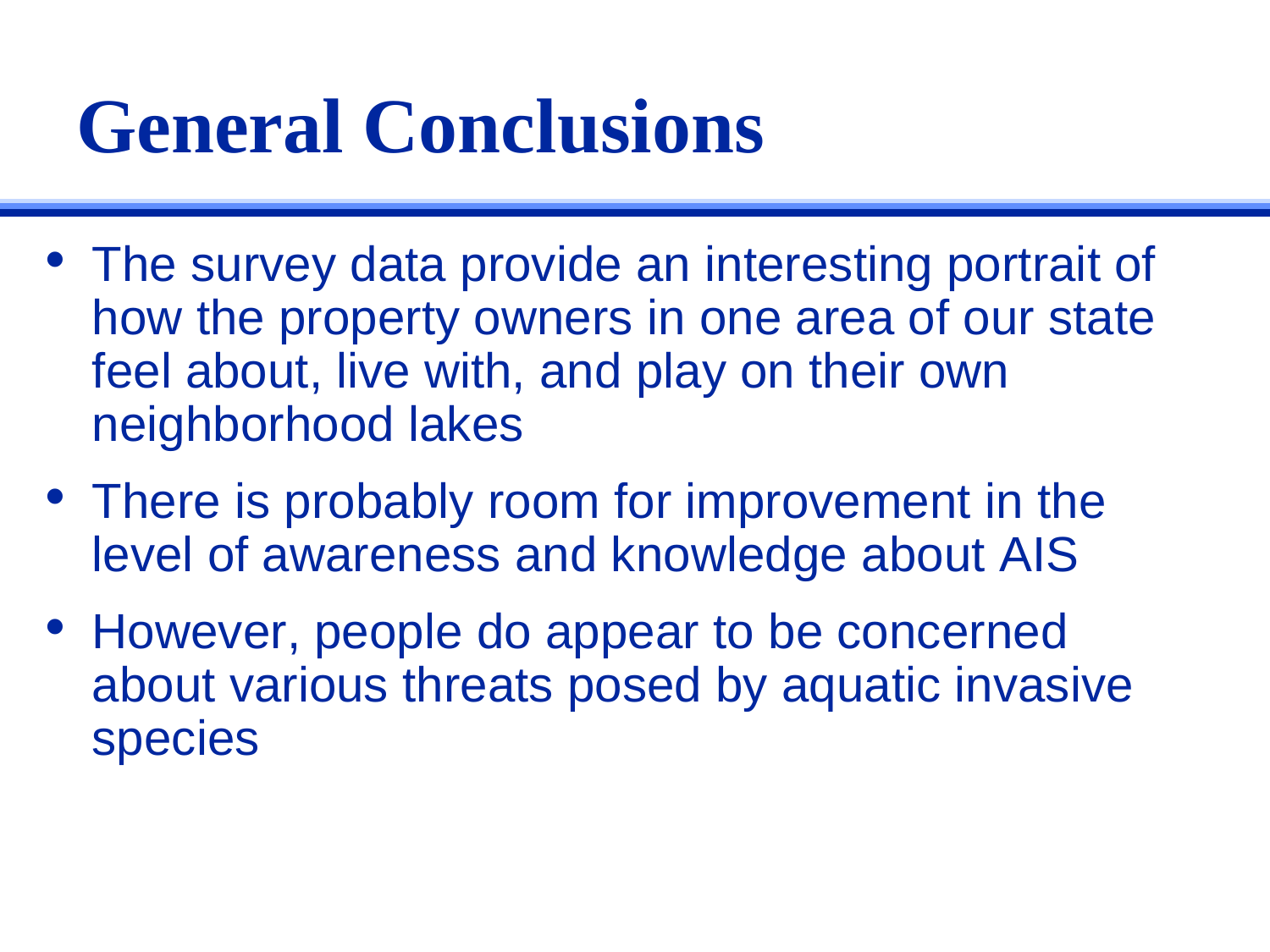### **(Some) Emerging Conclusions**

- The contingent behavior analysis reveals that some property owners indicate they would adjust either their residency patterns or recreational activities in response to an AIS invasion
	- 17% indicate they would sell their property
	- 8% indicate they would stay, but spend less time there
	- Roughly 10-20% would recreate less on these lakes
- Therefore, potential AIS invasions have implications not only for quality of life but also for various economic factors…..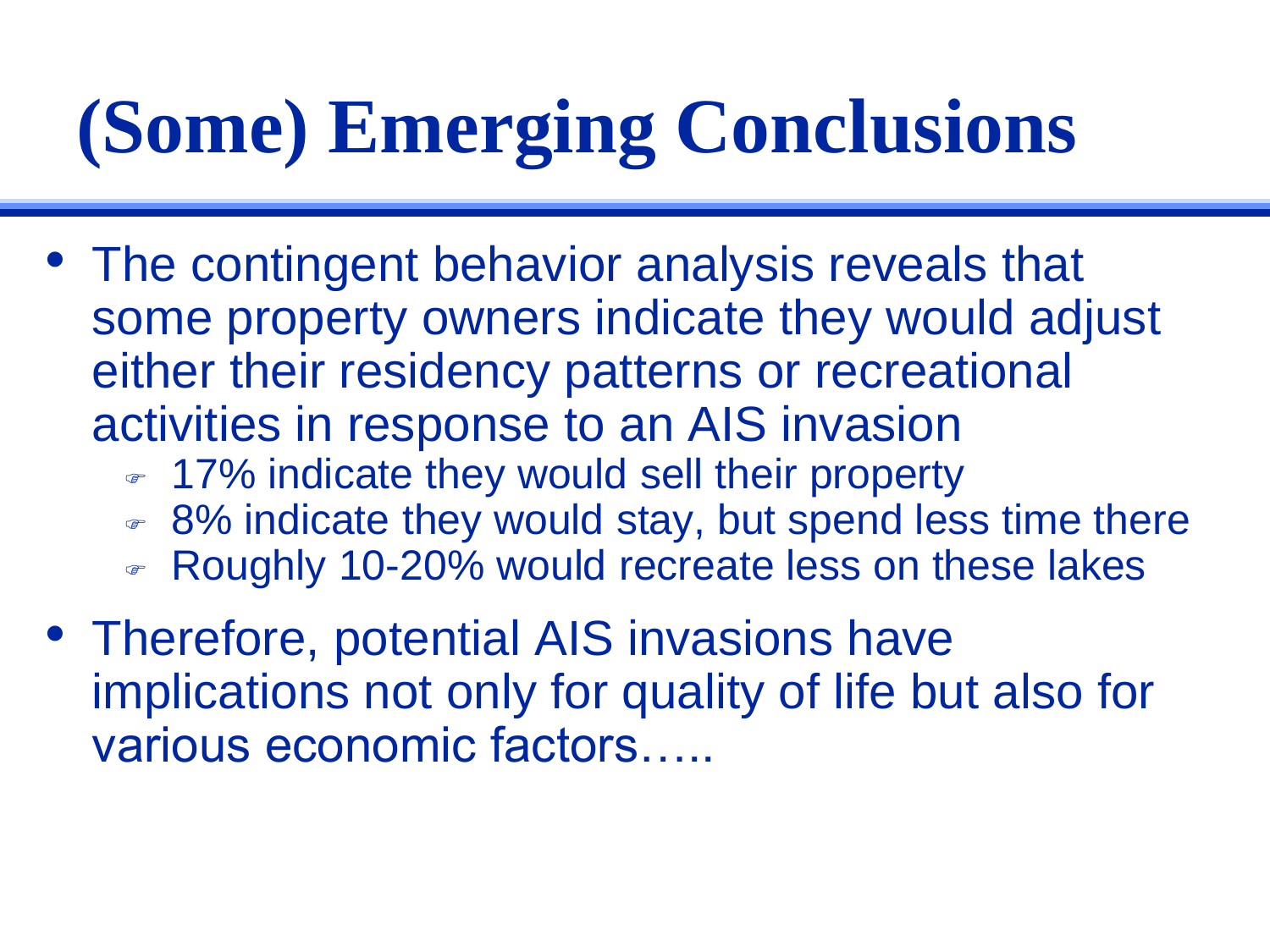### **(Some More Emerging) Conclusions**

- An AIS invasion may yield several types of negative economic effects
- Even in small towns such as these, each individual effect may by itself lie in the range of at least several hundred thousand dollars per yr
- Note that not all of these types of economic effects can (should) be added together, but…..
- Finally, some of these effects appear to be sizeable in percentage terms, while others may be more modest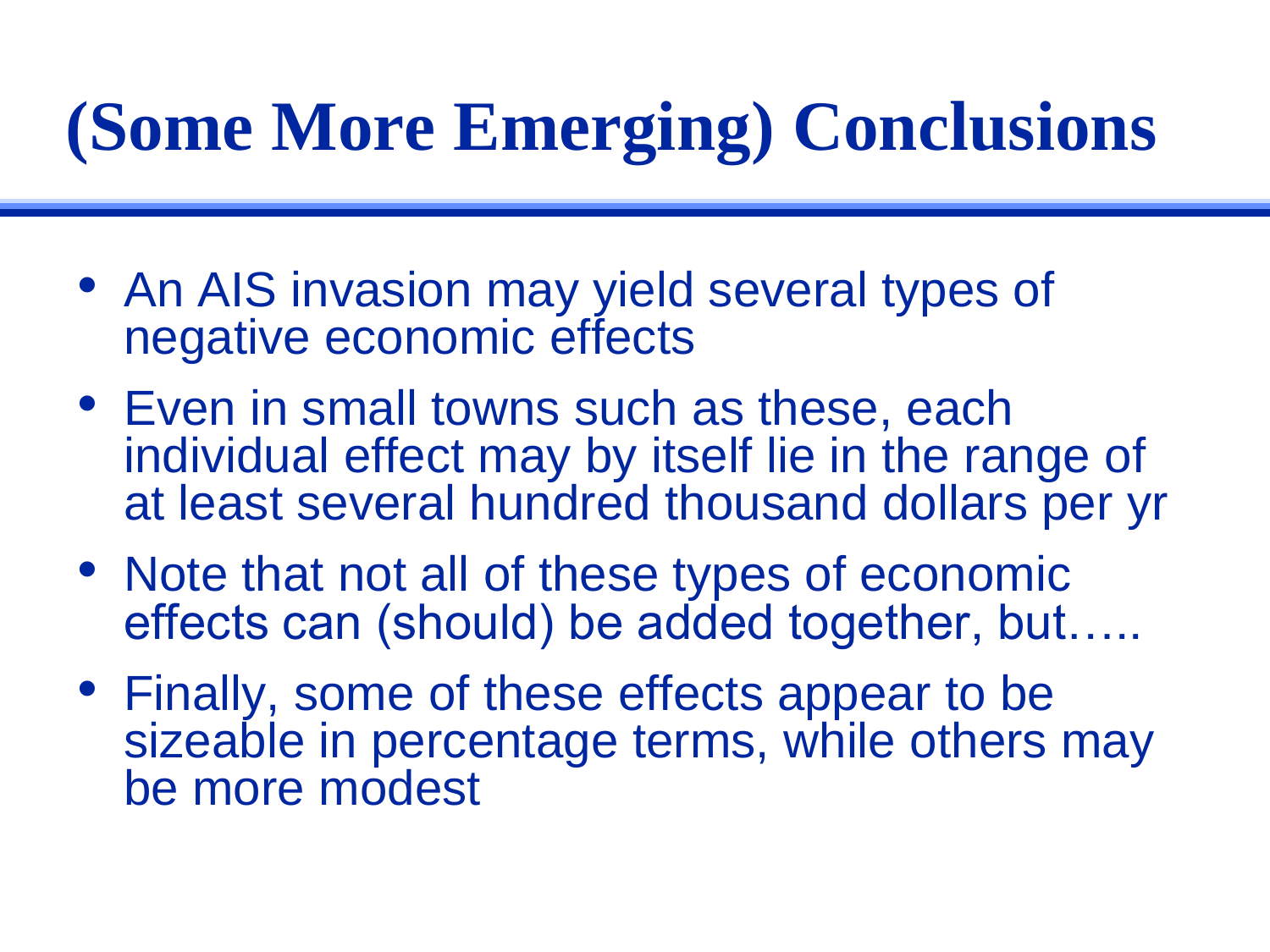### **Looking Ahead**

- Results simply add to the existing body of knowledge about the behavior and attitudes of those who live near lakes
- Interesting to collect similar data at future points in time at same place. How do awareness, opinions, and behavior change as environmental & social conditions evolve?
- Interesting to look at causality. What factors are associated with attitudes/behaviors?